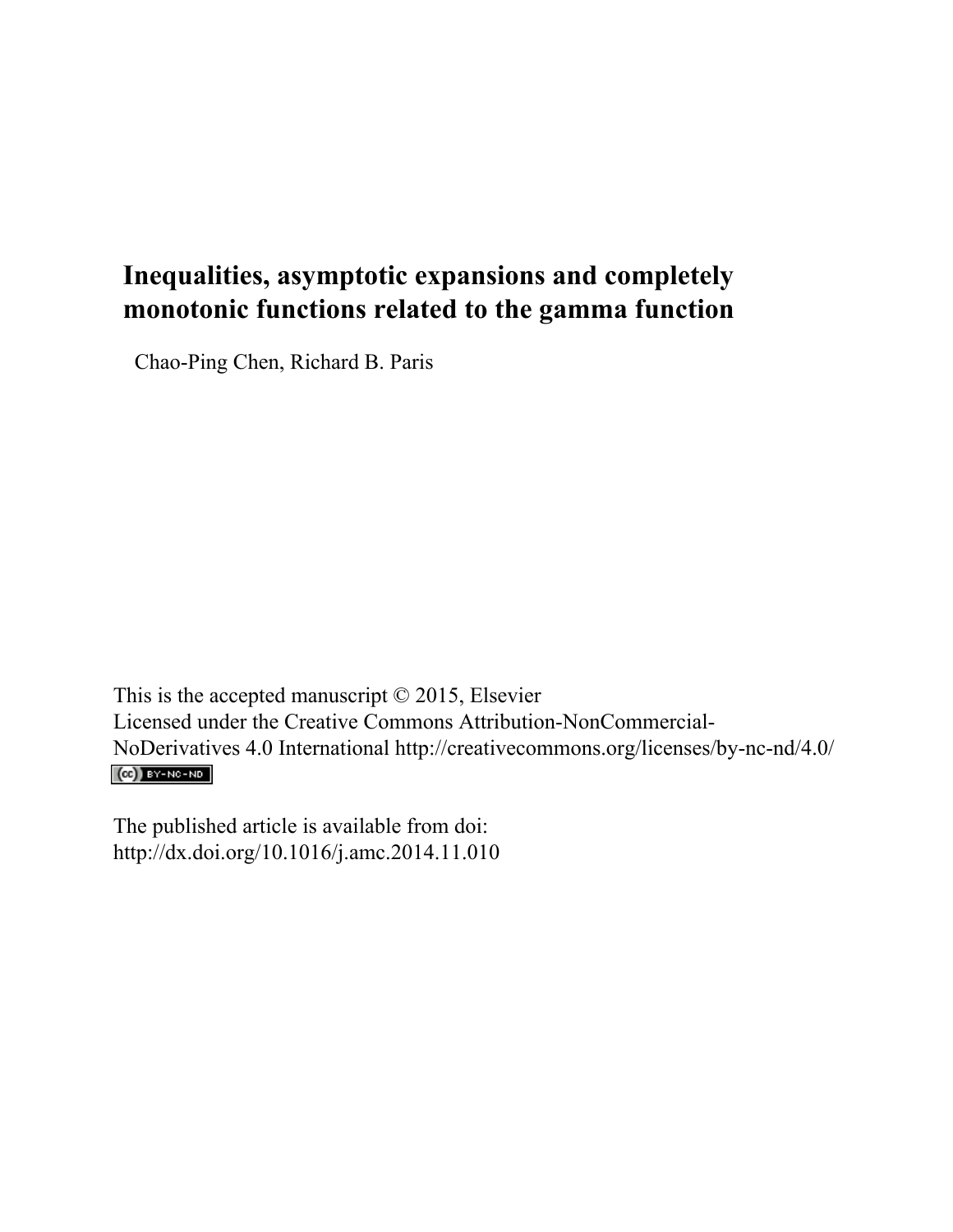# INEQUALITIES, ASYMPTOTIC EXPANSIONS AND COMPLETELY MONOTONIC FUNCTIONS RELATED TO THE GAMMA FUNCTION

CHAO-PING CHEN<sup>∗</sup> AND RICHARD B PARIS

Abstract. In this paper, we present some completely monotonic functions and asymptotic expansions related to the gamma function. Based on the obtained expansions, we provide new bounds for  $\Gamma(x+1)/\Gamma(x+\frac{1}{2})$  and  $\Gamma(x+\frac{1}{2})$ .

### 1. INTRODUCTION

A function  $f$  is said to be completely monotonic on an interval  $I$  if it has derivatives of all orders on I and satisfies the following inequality:

$$
(-1)^n f^{(n)}(x) \ge 0 \qquad (x \in I; \ n \in \mathbb{N}_0 := \mathbb{N} \cup \{0\}, \quad \mathbb{N} := \{1, 2, 3, \ldots\}).
$$
\n
$$
(1.1)
$$

Dubourdieu [13, p. 98] pointed out that, if a non-constant function  $f$  is completely monotonic on  $I = (a, \infty)$ , then strict inequality holds true in (1.1). See also [16] for a simpler proof of this result. It is known (Bernstein's Theorem) that f is completely monotonic on  $(0, \infty)$  if and only if

$$
f(x) = \int_0^\infty e^{-xt} \, d\mu(t),
$$

where  $\mu$  is a nonnegative measure on  $[0, \infty)$  such that the integral converges for all  $x > 0$  (see [48, p. 161]). The main properties of completely monotonic functions are given in [48, Chapter IV]. We also refer to [4], where a extensive list of references on completely monotonic functions can be found.

Euler's gamma function:

$$
\Gamma(x) = \int_0^\infty t^{x-1} e^{-t} \mathrm{d}t, \qquad x > 0
$$

is one of the most important functions in mathematical analysis and its applications in various diverse areas. The logarithmic derivative of the gamma function:

$$
\psi(x) = \frac{\Gamma'(x)}{\Gamma(x)}
$$

is known as the psi (or digamma) function. The derivatives of the psi function  $\psi(x)$ :

$$
\psi^{(n)}(x) := \frac{\mathrm{d}^n}{\mathrm{d}x^n} \{ \psi(x) \}, \qquad n \in \mathbb{N}
$$

are called the polygamma functions.

<sup>\*</sup>Corresponding Author.

<sup>2010</sup> Mathematics Subject Classification. Primary 33B15; Secondary 26A48, 41A60, 26A07.

Key words and phrases. Gamma function; psi function; polygamma functions; asymptotic expansion; completely monotonic functions; inequality.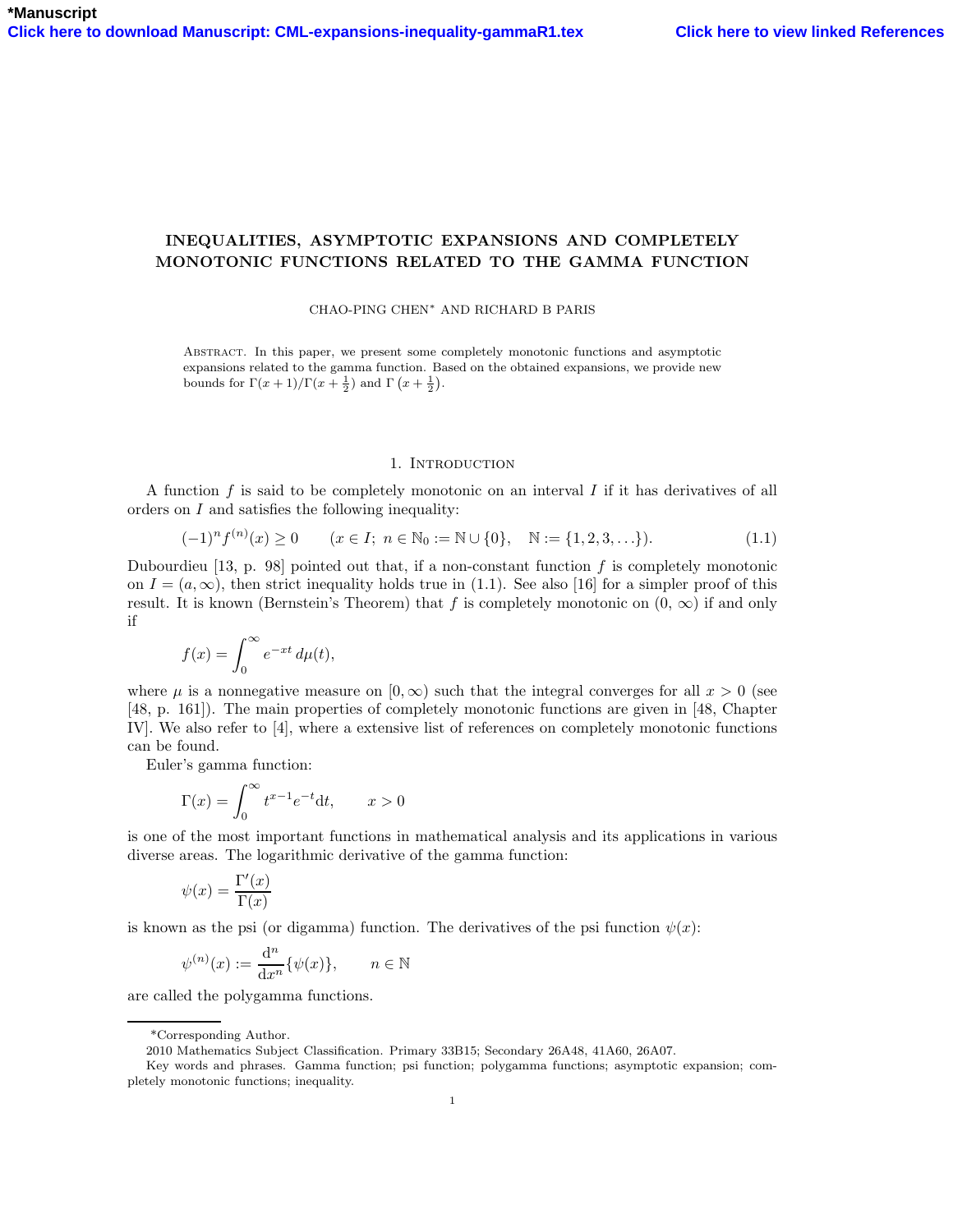In this paper, we present some completely monotonic functions and asymptotic expansions related to the gamma function. Based on the obtained expansions, we provide new bounds for  $\Gamma(x+1)/\Gamma(x+\frac{1}{2})$  and  $\Gamma(x+\frac{1}{2})$ .

The numerical values given in this paper have been calculated via the computer program MAPLE 13.

# 2. Lemmas

The Bernoulli polynomials  $B_n(x)$  and Euler polynomials  $E_n(x)$  are defined by the generating functions

$$
\frac{te^{xt}}{e^t - 1} = \sum_{n=0}^{\infty} B_n(x) \frac{t^n}{n!} \text{ and } \frac{2e^{xt}}{e^t + 1} = \sum_{n=0}^{\infty} E_n(x) \frac{t^n}{n!}.
$$

The rational numbers  $B_n = B_n(0)$  and integers  $E_n = 2^n E_n(1/2)$  are called Bernoulli and Euler numbers, respectively.

It follows from Problem 154 in Part I, Chapter 4, of [39] that

$$
\sum_{j=1}^{2m} \frac{B_{2j}}{(2j)!} t^{2j} < \frac{t}{e^t - 1} - 1 + \frac{t}{2} < \sum_{j=1}^{2m+1} \frac{B_{2j}}{(2j)!} t^{2j} \tag{2.1}
$$

for  $t > 0$  and  $m \in \mathbb{N}_0$ . The inequality (2.1) can be also found in [17, 40].

Lemma 1 presents an analogous result to (2.1).

**Lemma 1.** For  $x > 0$  and  $m \in \mathbb{N}$ ,

$$
\sum_{j=2}^{2m+1} \frac{(1-2^{2j})B_{2j}}{j} \frac{x^{2j-1}}{(2j-1)!} < \frac{2}{e^x+1} - 1 + \frac{x}{2} < \sum_{j=2}^{2m} \frac{(1-2^{2j})B_{2j}}{j} \frac{x^{2j-1}}{(2j-1)!},\tag{2.2}
$$

where  $B_n$   $(n \in \mathbb{N}_0)$  are the Bernoulli numbers.

*Proof.* The noted Boole's summation formula (see [45, p. 17]) states for  $k \in \mathbb{N}$  that

$$
f(1) = \frac{1}{2} \sum_{j=0}^{k-1} \frac{E_j(1)}{j!} \left( f^{(j)}(1) + f^{(j)}(0) \right) + \frac{1}{2(k-1)!} \int_0^1 f^{(k)}(t) E_{k-1}(t) dt,
$$

which can be written for  $m \in \mathbb{N}$  as

$$
f(1) - f(0) = \sum_{j=1}^{m} \frac{E_{2j-1}(1)}{(2j-1)!} \left( f^{(2j-1)}(1) + f^{(2j-1)}(0) \right) + \frac{1}{(2m-1)!} \int_0^1 f^{(2m)}(t) E_{2m-1}(t) dt.
$$
\n(2.3)

Applying formula (2.3) to  $f(t) = e^{xt}$ , we obtain

$$
-\frac{2}{e^x+1} + 1 - \frac{x}{2} = \sum_{j=2}^m \frac{E_{2j-1}(1)}{(2j-1)!} x^{2j-1} + \frac{x}{e^x+1} \frac{x^{2m-1}}{(2m-1)!} \int_0^1 e^{xt} E_{2m-1}(t) dt.
$$
 (2.4)

It is well known (see [1, p. 804]) that

$$
E_{2m+1}(1-t) = -E_{2m+1}(t)
$$
 and  $E_{2m+1}(\frac{1}{2}) = 0$ .

Noting that

$$
E_{4m-1}(t) > 0
$$
,  $E_{4m+1}(t) < 0$  for  $0 < t < 1/2$ ,  $m = 1, 2, ...,$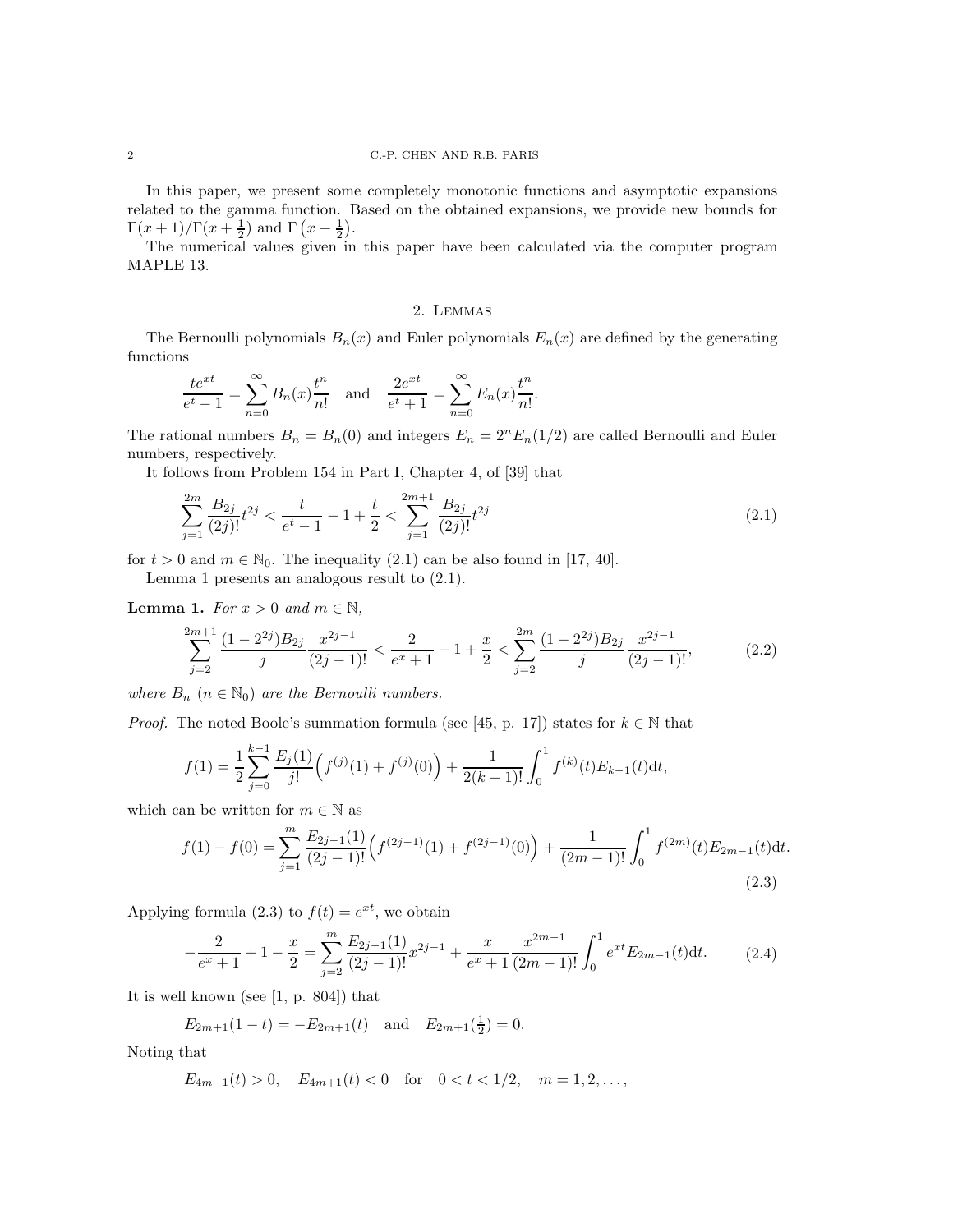we imply for  $x > 0$  that

$$
\int_0^1 e^{xt} E_{4m-1}(t) dt = \int_0^{1/2} \left( e^{xt} - e^{x(1-t)} \right) E_{4m-1}(t) dt < 0
$$

and

$$
\int_0^1 e^{xt} E_{4m+1}(t) dt = \int_0^{1/2} \left( e^{xt} - e^{x(1-t)} \right) E_{4m+1}(t) dt > 0.
$$

Combining these with (2.4), we immediately obtain that for  $x > 0$  and  $m \in \mathbb{N}$ ,

$$
-\sum_{j=2}^{2m+1} \frac{E_{2j-1}(1)}{(2j-1)!} x^{2j-1} < \frac{2}{e^x+1} - 1 + \frac{x}{2} < -\sum_{j=2}^{2m} \frac{E_{2j-1}(1)}{(2j-1)!} x^{2j-1}.\tag{2.5}
$$

Noting that

$$
E_n(1) = \frac{2(2^{n+1} - 1)}{n+1} B_{n+1}, \qquad n \in \mathbb{N},
$$

the inequality (2.5) can be written as (2.2). The proof of Theorem 1 is complete.  $\Box$ 

The inequality (2.2) can be written for  $x > 0$  and  $m \in \mathbb{N}_0$  as

$$
\sum_{j=1}^{2m+1} \frac{(1-2^{2j})B_{2j}}{j} \frac{x^{2j-1}}{(2j-1)!} < \frac{2}{e^x+1} - 1 < \sum_{j=1}^{2m} \frac{(1-2^{2j})B_{2j}}{j} \frac{x^{2j-1}}{(2j-1)!},\tag{2.6}
$$

i.e.,

$$
(-1)^{m+1} \left( \frac{2}{e^x + 1} - 1 - \sum_{j=1}^m \frac{(1 - 2^{2j}) B_{2j}}{j} \frac{x^{2j-1}}{(2j-1)!} \right) > 0. \tag{2.7}
$$

**Lemma 2** ([10]). Let  $r \neq 0$  be a given real number and  $\ell \geq 0$  be a given integer. The gamma function has the following asymptotic expansion:

$$
\Gamma(x+1) \sim \sqrt{2\pi x} \left(\frac{x}{e}\right)^x \left(1 + \sum_{j=1}^{\infty} \frac{b_j}{x^j}\right)^{x^{\ell}/r}, \qquad x \to \infty,
$$
\n(2.8)

where the coefficients  $b_j \equiv b_j(\ell, r)$   $(j \in \mathbb{N})$  are given by

$$
b_j \equiv b_j(\ell, r) = \sum \frac{r^{k_1 + k_2 + \dots + k_j}}{k_1! k_2! \cdots k_j!} \left(\frac{B_2}{1 \cdot 2}\right)^{k_1} \left(\frac{B_3}{2 \cdot 3}\right)^{k_2} \cdots \left(\frac{B_{j+1}}{j(j+1)}\right)^{k_j},\tag{2.9}
$$

summed over all nonnegative integers  $k_j$  satisfying the equation

 $(1 + \ell)k_1 + (2 + \ell)k_2 + \cdots + (j + \ell)k_j = j.$ 

**Lemma 3.** Let  $r \neq 0$  be a given real number and  $\ell \geq 0$  be a given integer. The gamma function has the following asymptotic expansion:

$$
\Gamma\left(x+\frac{1}{2}\right) \sim \sqrt{2\pi} \left(\frac{x}{e}\right)^x \left(1+\sum_{j=1}^{\infty} \frac{c_j}{x^j}\right)^{x^{\ell}/r}, \qquad x \to \infty,
$$
\n(2.10)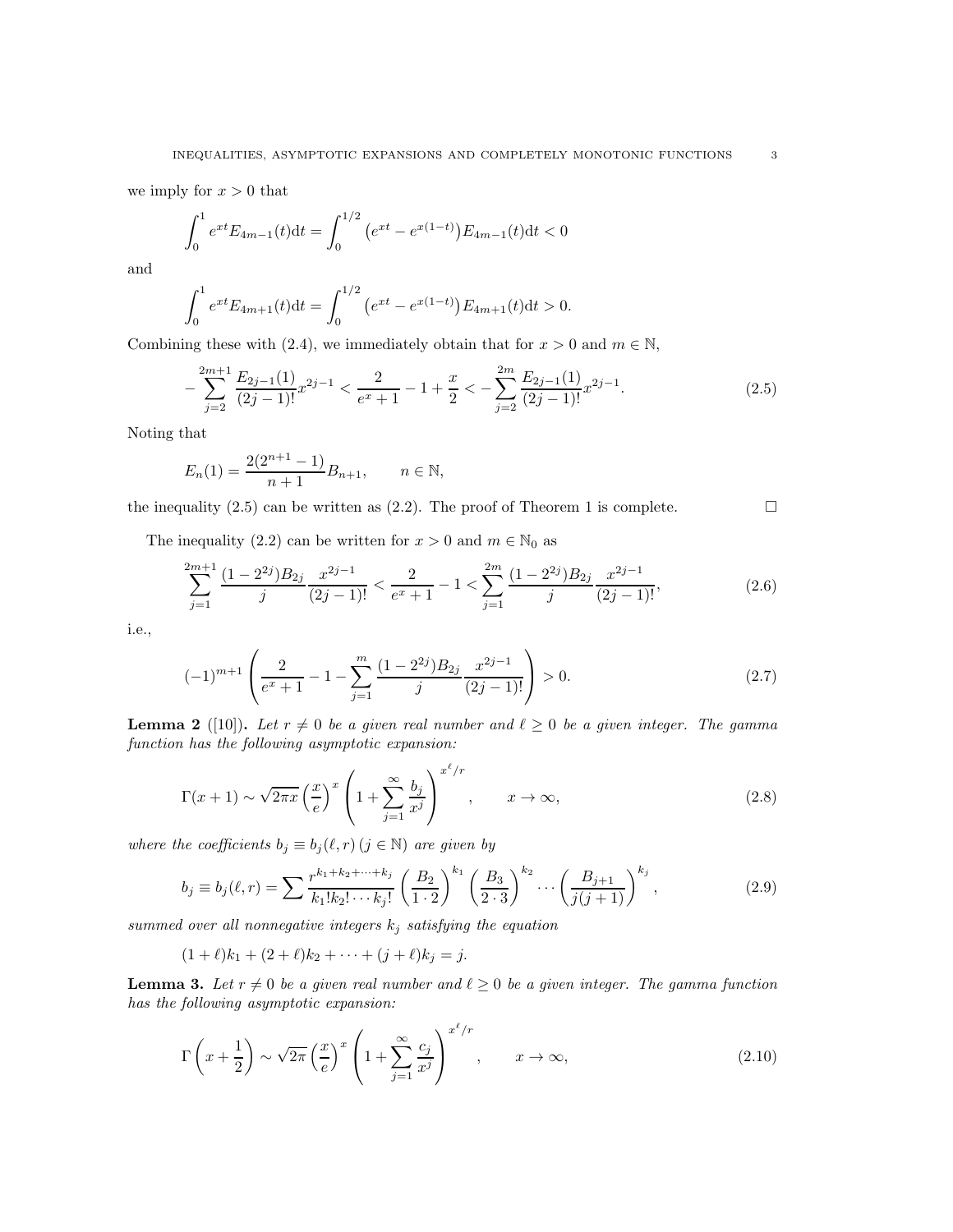where the coefficients  $c_j \equiv c_j(\ell, r)$   $(j \in \mathbb{N})$  are given by

$$
c_j = \sum \frac{(-r)^{k_1 + k_2 + \dots + k_j}}{k_1! k_2! \cdots k_j!} \left( \frac{(1 - 2^{-1})B_2}{1 \cdot 2} \right)^{k_1} \left( \frac{(1 - 2^{-3})B_4}{3 \cdot 4} \right)^{k_2} \cdots \left( \frac{(1 - 2^{1 - 2j})B_{2j}}{(2j - 1)(2j)} \right)^{k_j},
$$
\n(2.11)

summed over all nonnegative integers  $k_j$  satisfying the equation

$$
(1+\ell)k_1 + (3+\ell)k_2 + \cdots + (2j+\ell-1)k_j = j.
$$

Proof. The following asymptotic expansion can be found [27, p. 32]

$$
\ln \Gamma \left( x + \frac{1}{2} \right) \sim x \ln x - x + \ln \sqrt{2\pi} + \sum_{j=1}^{\infty} \frac{B_{2j}(\frac{1}{2})}{2j(2j-1)} x^{1-2j}, \qquad x \to \infty.
$$
 (2.12)

It is well-known (see [1, p. 805]) that

$$
B_n(\tfrac{1}{2}) = -(1 - 2^{1-n})B_n, \qquad n \in \mathbb{N}_0,
$$

and then the expansion (2.12) can be rewritten as

$$
\frac{\Gamma(x+\frac{1}{2})}{\sqrt{2\pi}(x/e)^x} = \exp\left(\sum_{k=1}^m \frac{-(1-2^{1-2k})B_{2k}}{2k(2k-1)x^{2k-1}} + \mathcal{R}_m(x)\right), \qquad x \to \infty,
$$
\n(2.13)

where  $\mathcal{R}_m(x) = O(1/x^{2m+1})$ . Further, we have

$$
\left(\frac{\Gamma(x+\frac{1}{2})}{\sqrt{2\pi}(x/e)^x}\right)^{r/x^{\ell}} = e^{r\mathcal{R}_m(x)/x^{\ell}} \exp\left(\sum_{k=1}^m \frac{-r(1-2^{1-2k})B_{2k}}{2k(2k-1)x^{2k+\ell-1}}\right)
$$
\n
$$
= e^{r\mathcal{R}_m(x)/x^{\ell}} \prod_{k=1}^m \left[1 + \left(\frac{-r(1-2^{1-2k})B_{2k}}{2k(2k-1)x^{2k+\ell-1}}\right) + \frac{1}{2!} \left(\frac{-r(1-2^{1-2k})B_{2k}}{2k(2k-1)x^{2k+\ell-1}}\right)^2 + \cdots\right]
$$
\n
$$
= e^{r\mathcal{R}_m(x)/x^{\ell}} \sum_{k_1=0}^\infty \sum_{k_2=0}^\infty \cdots \sum_{k_m=0}^\infty \frac{1}{k_1!k_2! \cdots k_m!}
$$
\n
$$
\times \left(\frac{-r(1-2^{-1})B_2}{1 \cdot 2}\right)^{k_1} \left(\frac{-r(1-2^{-3})B_4}{3 \cdot 4}\right)^{k_2} \cdots \left(\frac{-r(1-2^{1-2m})B_{2m}}{(2m-1)(2m)}\right)^{k_m}
$$
\n
$$
\times \frac{1}{x^{(1+\ell)k_1+(3+\ell)k_2+\cdots+(2m+\ell-1)k_m}}.
$$
\n(2.14)

On the other hand, from  $(2.13)$  it follows that for any positive integer  $m$ ,

$$
\left(\frac{\Gamma(x+\frac{1}{2})}{\sqrt{2\pi}(x/e)^x}\right)^{r/x^{\ell}} = 1 + \sum_{j=1}^m \frac{c_j}{x^j} + O(1/x^{m+1})
$$
\n(2.15)

for some real numbers  $c_1, \ldots, c_m$ .

Equating the coefficients by the equal powers of  $x$  in  $(2.14)$  and  $(2.15)$ , we see that

$$
c_j = \sum \frac{(-r)^{k_1 + k_2 + \dots + k_j}}{k_1! k_2! \dots k_j!} \left( \frac{(1 - 2^{-1})B_2}{1 \cdot 2} \right)^{k_1} \left( \frac{(1 - 2^{-3})B_4}{3 \cdot 4} \right)^{k_2} \dots \left( \frac{(1 - 2^{1 - 2j})B_{2j}}{(2j - 1)(2j)} \right)^{k_j},
$$

summed over all nonnegative integers  $k_j$  satisfying the equation

$$
(1 + \ell)k_1 + (3 + \ell)k_2 + \cdots + (2j + \ell - 1)k_j = j.
$$

This completes the proof of Lemma 3.  $\hfill \square$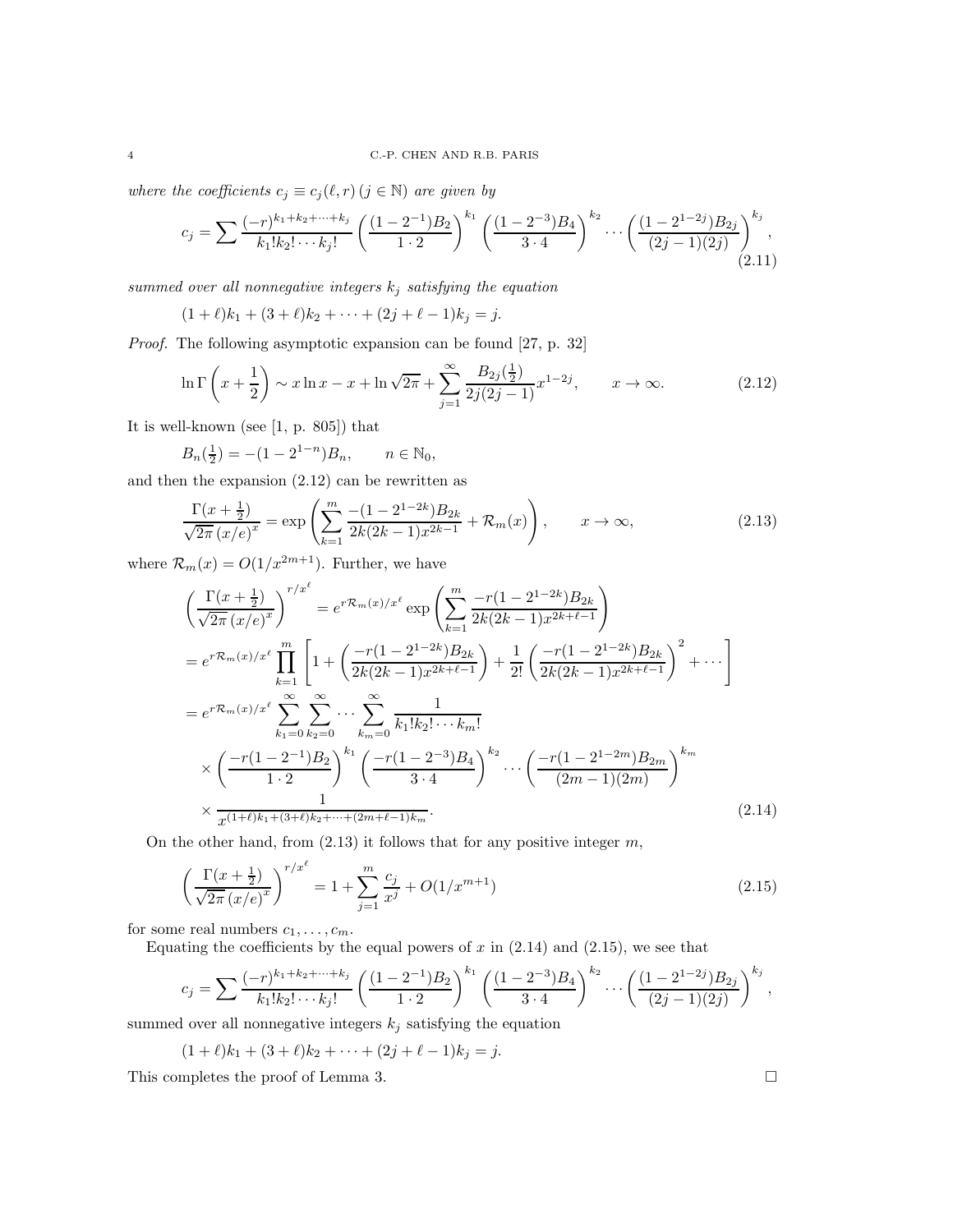**Lemma 4.** Let  $r \neq 0$  be a given real number and  $\ell \geq 0$  be a given integer. The following asymptotic expansion holds:

$$
\frac{\Gamma(x+1)}{\Gamma(x+\frac{1}{2})} \sim \sqrt{x} \left( 1 + \sum_{j=1}^{\infty} \frac{p_j}{x^j} \right)^{x^{\ell}/r}, \qquad x \to \infty,
$$
\n(2.16)

where the coefficients  $p_j \equiv p_j(\ell, r)$   $(j \in \mathbb{N})$  are given by

$$
p_j = \sum \frac{r^{k_1 + k_2 + \dots + k_j}}{k_1! k_2! \dots k_j!} \left( \frac{(2^2 - 1)B_2}{1 \cdot 1 \cdot 2^2} \right)^{k_1} \left( \frac{(2^4 - 1)B_4}{2 \cdot 3 \cdot 2^4} \right)^{k_2} \dots \left( \frac{(2^{2j} - 1)B_{2j}}{j(2j - 1)2^{2j}} \right)^{k_j}, \quad (2.17)
$$

summed over all nonnegative integers  $k_i$  satisfying the equation

$$
(1+\ell)k_1 + (3+\ell)k_2 + \cdots + (2j+\ell-1)k_j = j.
$$

Proof. From (3.7) we obtain the following asymptotic expansion:

$$
\frac{\Gamma(x+1)}{\Gamma(x+\frac{1}{2})} \sim \sqrt{x} \exp\left(\sum_{j=1}^{\infty} \left(1 - \frac{1}{2^{2j}}\right) \frac{B_{2j}}{j(2j-1)x^{2j-1}}\right), \qquad x \to \infty.
$$
\n(2.18)

Write (2.18) as

$$
\frac{\Gamma(x+1)}{\sqrt{x}\Gamma(x+\frac{1}{2})} \sim \exp\left(\sum_{k=1}^{m} \frac{(2^{2k}-1)B_{2k}}{k(2k-1)2^{2k}x^{2k-1}} + R_m(x)\right), \qquad x \to \infty,
$$
\n(2.19)

where  $R_m(x) = O(1/x^{2m+1})$ . Further, we have

$$
\left(\frac{\Gamma(x+1)}{\sqrt{x}\Gamma(x+\frac{1}{2})}\right)^{r/x^{\ell}} = e^{rR_m(x)/x^{\ell}} \exp\left(\sum_{k=1}^{m} \frac{r(2^{2k}-1)B_{2k}}{k(2k-1)2^{2k}x^{2k+\ell-1}}\right)
$$
\n
$$
= e^{rR_m(x)/x^{\ell}} \prod_{k=1}^{m} \left[1 + \left(\frac{r(2^{2k}-1)B_{2k}}{k(2k-1)2^{2k}x^{2k+\ell-1}}\right) + \frac{1}{2!} \left(\frac{r(2^{2k}-1)B_{2k}}{k(2k-1)2^{2k}x^{2k+\ell-1}}\right)^2 + \cdots\right]
$$
\n
$$
= e^{rR_m(x)/x^{\ell}} \sum_{k=0}^{\infty} \sum_{k=0}^{\infty} \cdots \sum_{k=m=0}^{\infty} \frac{1}{k_1!k_2! \cdots k_m!}
$$
\n
$$
\times \left(\frac{r(2^2-1)B_2}{1 \cdot 1 \cdot 2^2}\right)^{k_1} \left(\frac{r(2^4-1)B_4}{2 \cdot 3 \cdot 2^4}\right)^{k_2} \cdots \left(\frac{r(2^{2m}-1)B_{2m}}{m(2m-1)2^{2m}}\right)^{k_m}
$$
\n
$$
\times \frac{1}{x^{(1+\ell)k_1+(3+\ell)k_2+\cdots+(2m+\ell-1)k_m}}.
$$
\n(2.20)

On the other hand, from  $(2.19)$  it follows that for any positive integer  $m$ ,

$$
\left(\frac{\Gamma(x+1)}{\sqrt{x}\Gamma(x+\frac{1}{2})}\right)^{r/x^{\ell}} = 1 + \sum_{j=1}^{m} \frac{p_j}{x^j} + O(1/x^{m+1})
$$
\n(2.21)

for some real numbers  $p_1, \ldots, p_m$ .

Equating the coefficients by the equal powers of  $x$  in  $(2.20)$  and  $(2.21)$ , we see that

$$
p_j = \sum \frac{r^{k_1+k_2+\cdots+k_j}}{k_1!k_2!\cdots k_j!} \left(\frac{(2^2-1)B_2}{1\cdot 1\cdot 2^2}\right)^{k_1} \left(\frac{(2^4-1)B_4}{2\cdot 3\cdot 2^4}\right)^{k_2} \cdots \left(\frac{(2^{2j}-1)B_{2j}}{j(2j-1)2^{2j}}\right)^{k_j},
$$

summed over all nonnegative integers  $k_j$  satisfying the equation

$$
(1 + \ell)k_1 + (3 + \ell)k_2 + \cdots + (2j + \ell - 1)k_j = j.
$$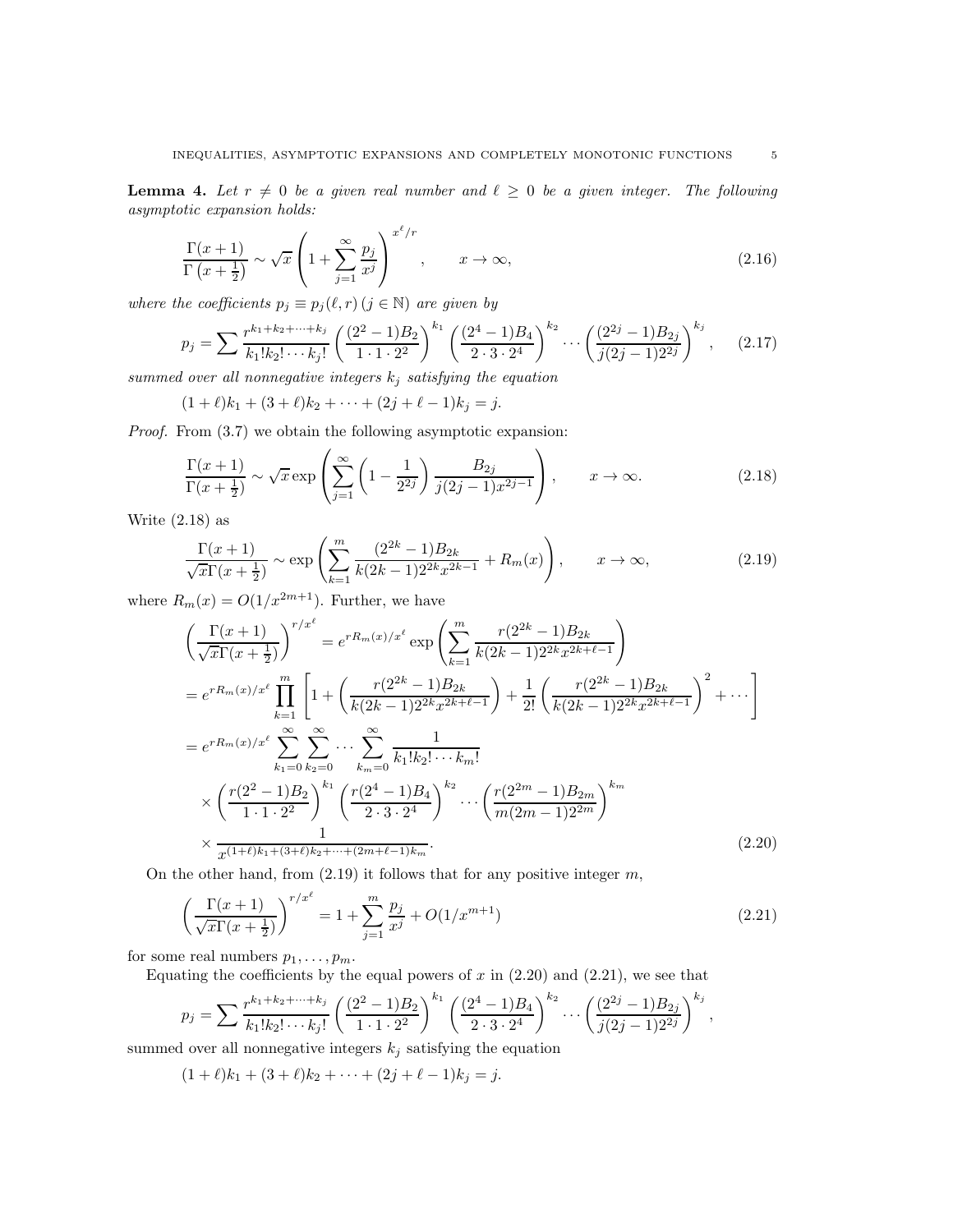This completes the proof of Lemma 4.

**Lemma 5.** For 
$$
t \neq 0
$$
,  
\n
$$
\frac{1}{2t^2} + \frac{1}{12} - \frac{7}{240}t^2 + \frac{31}{6048}t^4 - \frac{127}{172800}t^6 < \frac{\cosh t}{\cosh(2t) - 1} < \frac{1}{2t^2} + \frac{1}{12} - \frac{7}{240}t^2 + \frac{31}{6048}t^4.
$$
\n(2.22)

*Proof.* We only prove the second inequality in  $(2.22)$ . The proof of the first inequality in  $(2.22)$ is analogous. By using the power series expansion of  $\cosh t$ , we find that

$$
\left(\frac{1}{2t^2} + \frac{1}{12} - \frac{7}{240}t^2 + \frac{31}{6048}t^4\right) \left(\cosh(2t) - 1\right) - \cosh t = \sum_{n=4}^{\infty} \frac{\alpha_n}{(2n+2)!} t^{2n}
$$

with

$$
\alpha_n = 2^{2n-4} \left( \frac{104}{3} + \frac{10513}{1260} n + \frac{11117}{1890} n^2 - \frac{1577}{1260} n^3 - \frac{4303}{1890} n^4 - \frac{31}{63} n^5 + \frac{62}{189} n^6 \right)
$$
  
\n
$$
- 2(n+1)(2n+1)
$$
  
\n
$$
= 2^{2n-4} \left( 339 + \frac{1005649}{1260} (n-4) + \frac{1355243}{1890} (n-4)^2 + \frac{382391}{1260} (n-4)^3 + \frac{125897}{1890} (n-4)^4 + \frac{155}{21} (n-4)^5 + \frac{62}{189} (n-4)^6 \right) - 2(n+1)(2n+1)
$$
  
\n
$$
> 2^{2n-4} \cdot 339 - 2(n+1)(2n+1)
$$
  
\n
$$
> 0 \quad \text{for} \quad n \ge 4.
$$

Hence, the second inequality in  $(2.22)$  holds. This completes the proof of Lemma 5.

# 3. Completely monotonic functions

It is known in [45, p. 64] that

$$
\frac{t}{e^t - 1} - 1 + \frac{t}{2} = \sum_{j=1}^n \frac{B_{2j}}{(2j)!} t^{2j} + (-1)^n t^{2n+2} \nu_n(t), \qquad n \ge 0,
$$
\n(3.1)

where

$$
\nu_n(t) = \sum_{k=1}^{\infty} \frac{2}{(t^2 + 4\pi^2 k^2)(2\pi k)^{2n}} > 0.
$$

It is easy to see that  $(3.1)$  implies  $(2.1)$ .

The noted Binet's first formula [44, p. 16] states that

$$
\ln \Gamma(x) = \left(x - \frac{1}{2}\right) \ln x - x + \ln \sqrt{2\pi} + \int_0^\infty \left(\frac{t}{e^t - 1} - 1 + \frac{t}{2}\right) \frac{e^{-xt}}{t^2} dt, \qquad x > 0. \tag{3.2}
$$

Combining (3.1) with (3.2), Xu and Han [46] educed in 2009 that for every  $m \in \mathbb{N}_0$ , the function

$$
R_m(x) = (-1)^m \left[ \ln \Gamma(x) - \left( x - \frac{1}{2} \right) \ln x + x - \ln \sqrt{2\pi} - \sum_{j=1}^m \frac{B_{2j}}{2j(2j-1)x^{2j-1}} \right] \tag{3.3}
$$

is completely monotonic on  $(0, \infty)$ .

For  $m = 0$ , complete monotonicity property of  $R_m(x)$  was proved by Muldoon [38]. Alzer [2] first proved in 1997 that  $R_m(x)$  is completely monotonic on  $(0, \infty)$ . In 2006, Koumandos [17]

 $\overline{1}$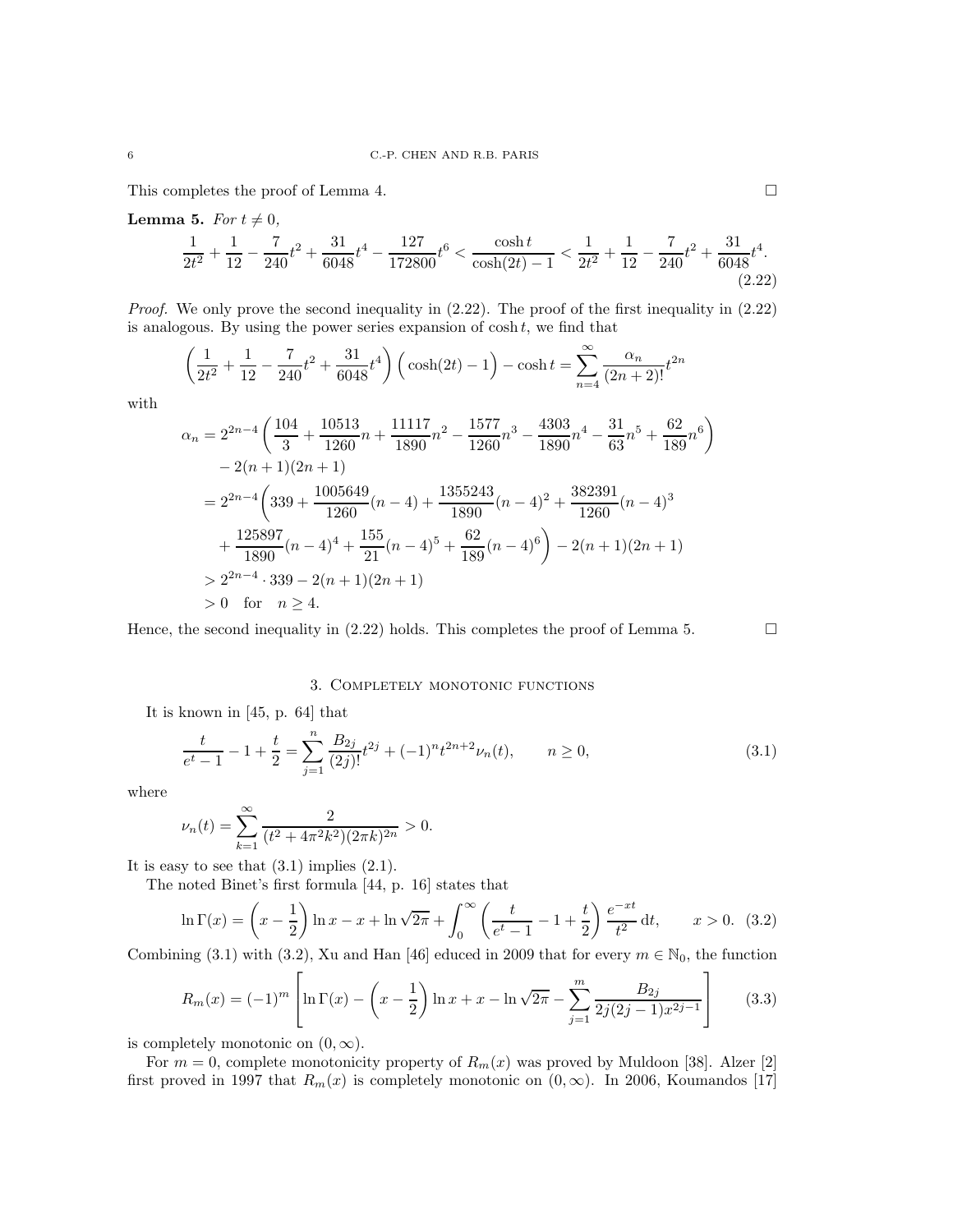proved double inequality  $(2.1)$ , and then used  $(2.1)$  and  $(3.2)$  to give the proof of complete monotonicity property of  $R_m(x)$ . In 2009, Koumandos and Pedersen [18, Theorem 2.1] strengthened this result.

Based on the inequality (2.2), in this section we prove that for every  $m \in \mathbb{N}_0$ , the function

$$
F_m(x) = (-1)^m \left[ \ln \left( \frac{\Gamma(x+1)}{\Gamma(x+\frac{1}{2})} \right) - \frac{1}{2} \ln x - \sum_{j=1}^m \left( 1 - \frac{1}{2^{2j}} \right) \frac{B_{2j}}{j(2j-1)x^{2j-1}} \right]
$$
(3.4)

is completely monotonic on  $(0, \infty)$ . This result is similar to complete monotonicity property of  $R_m(x)$  in (3.3).

**Theorem 1.** For every  $m \in \mathbb{N}_0$ , the function  $F_m(x)$ , defined by (3.4), is completely monotonic on  $(0, \infty)$ .

*Proof.* The logarithm of the gamma function has the following integral representation (see  $[1, p$ .) 258]):

$$
\ln \Gamma(x) = \int_0^\infty \left[ (x-1)e^{-t} - \frac{e^{-t} - e^{-xt}}{1 - e^{-t}} \right] \frac{dt}{t}, \qquad x > 0.
$$
 (3.5)

By using (3.5) and the following representations:

$$
\ln x = \int_0^\infty \frac{e^{-t} - e^{-xt}}{t} dt, \qquad x > 0
$$

in [1, p. 230, 5.1.32] and

$$
\frac{1}{x^r} = \frac{1}{\Gamma(r)} \int_0^\infty t^{r-1} e^{-xt} dt, \quad x > 0 \quad \text{and} \quad r > 0
$$

in [1, p. 255, 6.1.1], we find that

$$
F_m(x) = (-1)^m \left[ \int_0^\infty \left( -\frac{1}{e^{t/2} + 1} + \frac{1}{2} \right) \frac{e^{-xt}}{t} dt - \sum_{j=1}^m \left( 1 - \frac{1}{2^{2j}} \right) \frac{B_{2j}}{j(2j-1)!} \int_0^\infty t^{2j-2} e^{-xt} dt \right]
$$

$$
= \frac{1}{2} \int_0^\infty (-1)^{m+1} \lambda_m(t) \frac{e^{-xt}}{t} dt,
$$
(3.6)

.

where

$$
\lambda_m(t) = \frac{2}{e^{t/2} + 1} - 1 - \sum_{j=1}^m \frac{(1 - 2^{2j})B_{2j}}{j(2j - 1)!} \left(\frac{t}{2}\right)^{2j - 1}
$$

By (2.7), we have  $(-1)^{m+1}\lambda_m(t) > 0$  for  $t > 0$  and  $m \in \mathbb{N}_0$ . From (3.6) we obtain that for every  $m \in \mathbb{N}_0$ ,

$$
(-1)^n F_m^{(n)}(x) = \frac{1}{2} \int_0^\infty (-1)^{m+1} \lambda_m(t) t^{n-1} e^{-xt} dt > 0
$$

for  $x > 0$  and  $n \in \mathbb{N}_0$ . The proof of Theorem 1 is complete.

Under the inequality  $(-1)^n F_m^{(n)}(x) > 0$  for  $x > 0$  and  $m, n \in \mathbb{N}_0$ , we obtain the following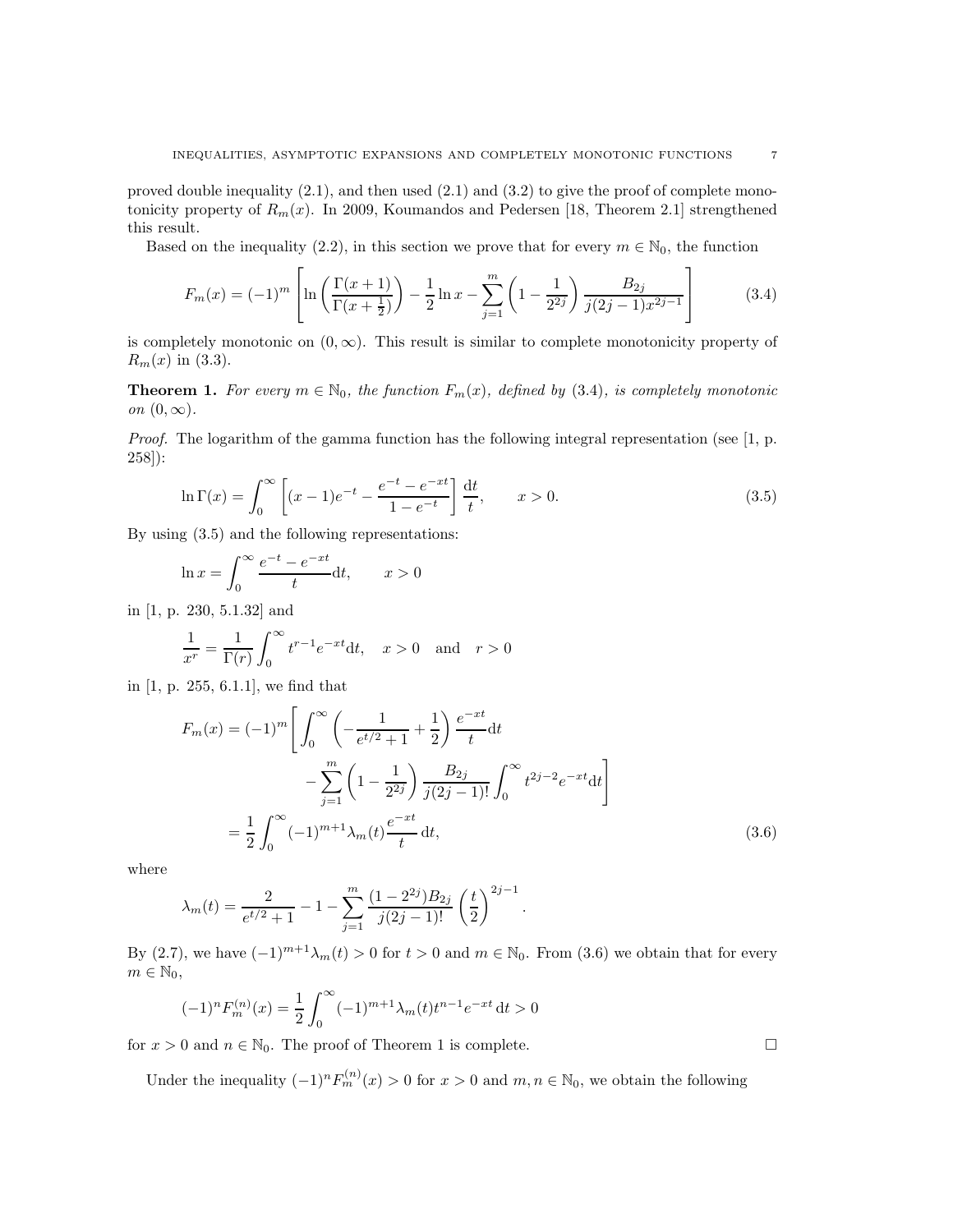Corollary 1. (i) Let  $m \in \mathbb{N}_0$ . Then for  $x > 0$ ,

$$
\sqrt{x} \exp\left(\sum_{j=1}^{2m} \left(1 - \frac{1}{2^{2j}}\right) \frac{B_{2j}}{j(2j-1)x^{2j-1}}\right) < \frac{\Gamma(x+1)}{\Gamma(x+\frac{1}{2})} \\
&< \sqrt{x} \exp\left(\sum_{j=1}^{2m+1} \left(1 - \frac{1}{2^{2j}}\right) \frac{B_{2j}}{j(2j-1)x^{2j-1}}\right). \tag{3.7}
$$

(ii) Let  $m, n \in \mathbb{N}$ . Then for  $x > 0$ ,

$$
\sum_{j=1}^{2m} \left( 1 - \frac{1}{2^{2j}} \right) \frac{2B_{2j}}{(2j)!} \frac{(2j+n-2)!}{x^{2j+n-1}}
$$
  
<  $(-1)^n \left( \psi^{(n-1)}(x+1) - \psi^{(n-1)}\left(x+\frac{1}{2}\right) \right) + \frac{(n-1)!}{2x^n}$   
<  $\sum_{j=1}^{2m-1} \left( 1 - \frac{1}{2^{2j}} \right) \frac{2B_{2j}}{(2j)!} \frac{(2j+n-2)!}{x^{2j+n-1}}.$  (3.8)

By using the obtained results above, we here present inequalities and integral representations for the constant  $\pi$ .

The problem of finding new and sharp inequalities for the gamma function  $\Gamma$  and in particular about the Wallis ratio

$$
\frac{\Gamma(n+1)}{\Gamma(n+\frac{1}{2})} = \frac{1}{\sqrt{\pi}} \cdot \frac{(2n)!!}{(2n-1)!!}, \qquad n \in \mathbb{N}
$$
\n(3.9)

has attracted the attention of many researchers (see [11, 19, 20, 33] and references therein). Some inequalities for  $\pi$  can be found (see, for example, [15, 21, 34, 35]). Here, we employ the special double factorial notation as follows:

$$
(2n)!! = 2 \cdot 4 \cdot 6 \cdots (2n) = 2nn!,
$$
  
\n
$$
(2n-1)!! = 1 \cdot 3 \cdot 5 \cdots (2n-1) = \pi^{-1/2} 2n \Gamma(n + \frac{1}{2}),
$$
  
\n
$$
0!! = 1, \qquad (-1)!! = 1
$$

(see [1, p. 258]). Very recently, Lin [21, Theorem 2.4] proved that for all  $n \in \mathbb{N}$ ,

$$
\left(\frac{(2n)!!}{(2n-1)!!}\right)^2 \frac{1}{n} \exp\left(-\frac{1}{4n} + \frac{1}{96n^3} - \frac{1}{320n^5} + \frac{17}{7168n^7} - \frac{31}{9216n^9}\right) \n< \pi < \left(\frac{(2n)!!}{(2n-1)!!}\right)^2 \frac{1}{n} \exp\left(-\frac{1}{4n} + \frac{1}{96n^3} - \frac{1}{320n^5} + \frac{17}{7168n^7}\right).
$$
\n(3.10)

Setting  $x = n$  in (3.7), we obtain estimate for the constant  $\pi$ :

$$
\left(\frac{(2n)!!}{(2n-1)!!}\right)^2 \frac{1}{n} \exp\left(-\sum_{j=1}^{2m+1} \left(1 - \frac{1}{2^{2j}}\right) \frac{2B_{2j}}{j(2j-1)n^{2j-1}}\right)
$$
  

$$
< \pi < \left(\frac{(2n)!!}{(2n-1)!!}\right)^2 \frac{1}{n} \exp\left(-\sum_{j=1}^{2m} \left(1 - \frac{1}{2^{2j}}\right) \frac{2B_{2j}}{j(2j-1)n^{2j-1}}\right).
$$
(3.11)

Obviously, (3.11) is a generalization of (3.10).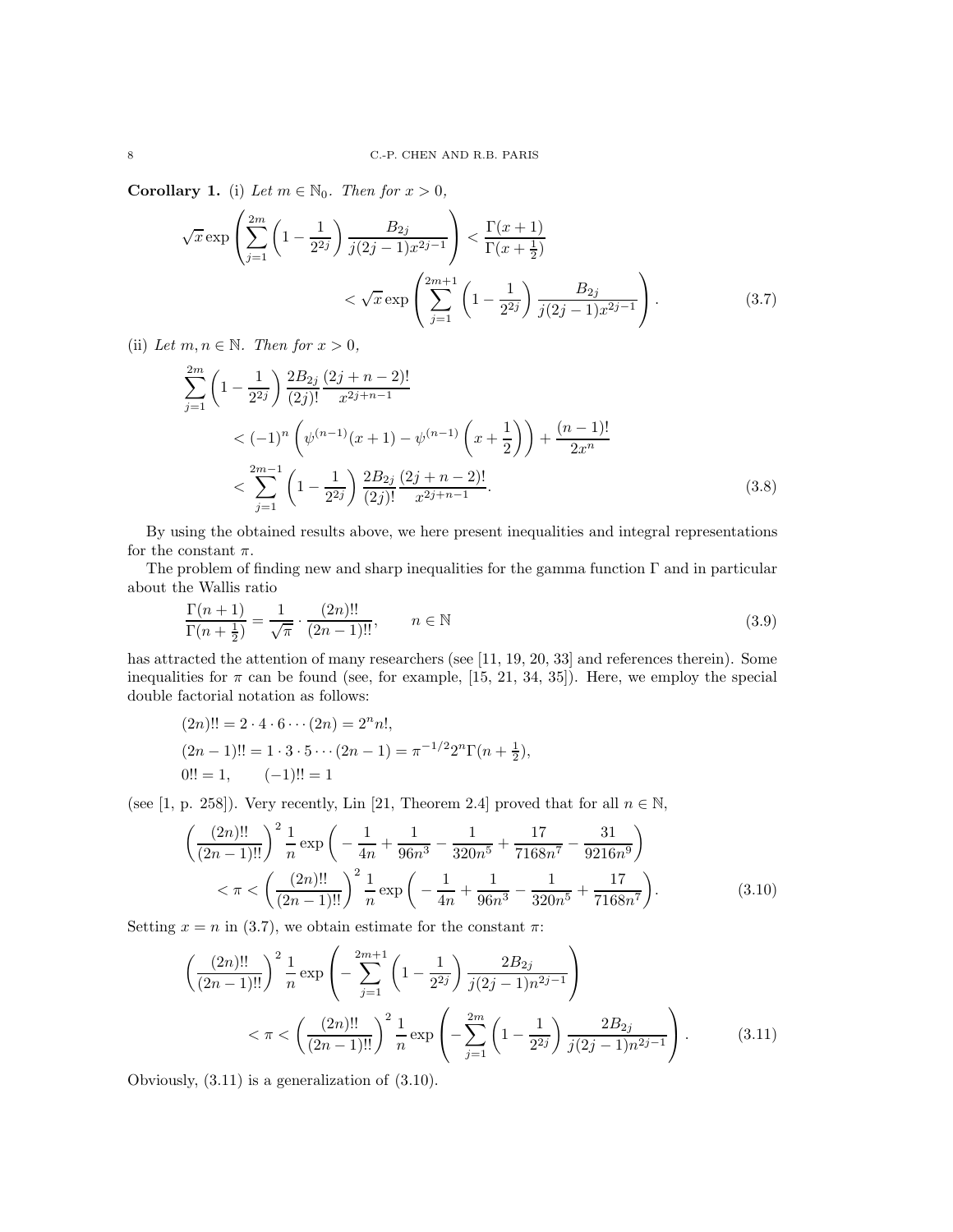Formula (3.6) gives the following integral representation:

$$
\ln\left(\frac{\Gamma(x+1)}{\Gamma(x+\frac{1}{2})}\right) - \frac{1}{2}\ln x - \sum_{j=1}^{m} \left(1 - \frac{1}{2^{2j}}\right) \frac{B_{2j}}{j(2j-1)x^{2j-1}}
$$

$$
= -\frac{1}{2} \int_0^\infty \left(\frac{2}{e^{t/2} + 1} - 1 - \sum_{j=1}^m \frac{(1 - 2^{2j})B_{2j}}{j(2j-1)!} \left(\frac{t}{2}\right)^{2j-1}\right) \frac{e^{-xt}}{t} dt,
$$
(3.12)

which implies

$$
\psi(x+1) - \psi\left(x + \frac{1}{2}\right) - \frac{1}{2x} + \sum_{j=1}^{m} \left(1 - \frac{1}{2^{2j}}\right) \frac{B_{2j}}{j x^{2j}}
$$

$$
= \frac{1}{2} \int_0^\infty \left(\frac{2}{e^{t/2} + 1} - 1 - \sum_{j=1}^{m} \frac{(1 - 2^{2j}) B_{2j}}{j(2j - 1)!} \left(\frac{t}{2}\right)^{2j - 1}\right) e^{-xt} dt \tag{3.13}
$$

for  $x > 0$  and  $m \in \mathbb{N}_0$ . Formulas (3.12) and (3.13) can provide integral representations for the constant  $\pi$ . For example, setting  $(x, m) = (1/2, 0)$  in  $(3.12)$  yields

$$
\int_0^\infty \left(1 - \frac{2}{e^u + 1}\right) \frac{e^{-u}}{u} \, \mathrm{d}u = \ln\left(\frac{\pi}{2}\right). \tag{3.14}
$$

Setting  $(x, m) = (1/4, 1)$  in  $(3.13)$  yields

$$
\int_0^\infty \left(\frac{2}{e^u + 1} - 1 + \frac{u}{2}\right) e^{-u/2} \, \mathrm{d}u = 4 - \pi. \tag{3.15}
$$

Many formulas exist for the representation of  $\pi$ , and a collection of these formulas is listed [42, 43]. For more history of  $\pi$  see [6, 7, 14].

Very recently, Mortici et al. [36] proved some completely monotonic functions and inequalities associated with the ratio of gamma functions.

## 4. Asymptotic expansions

Stirling's formula

$$
n! \sim \sqrt{2\pi n} \left(\frac{n}{e}\right)^n, \qquad n \in \mathbb{N} := \{1, 2, \ldots\}
$$
\n
$$
(4.1)
$$

has many applications in statistical physics, probability theory and number theory. Actually, it was first discovered in 1733 by the French mathematician Abraham de Moivre (1667–1754) in the form

$$
n! \sim \text{constant} \cdot \sqrt{n} (n/e)^n
$$

when he was studying the Gaussian distribution and the central limit theorem. Afterwards, the Scottish mathematician James Stirling (1692–1770) found the missing constant  $\sqrt{2\pi}$  when he was trying to give the normal approximation of the binomial distribution.

Stirling's series for the gamma function is given (see  $[1, p. 257, Eq. (6.1.40)]$ ) by

$$
\Gamma(x+1) \sim \sqrt{2\pi x} \left(\frac{x}{e}\right)^x \exp\left(\sum_{m=1}^{\infty} \frac{B_{2m}}{2m(2m-1)x^{2m-1}}\right)
$$
\n
$$
= \sqrt{2\pi x} \left(\frac{x}{e}\right)^x \exp\left(\frac{1}{12x} - \frac{1}{360x^3} + \frac{1}{1260x^5} - \frac{1}{1680x^7} + \cdots\right)
$$
\n(4.2)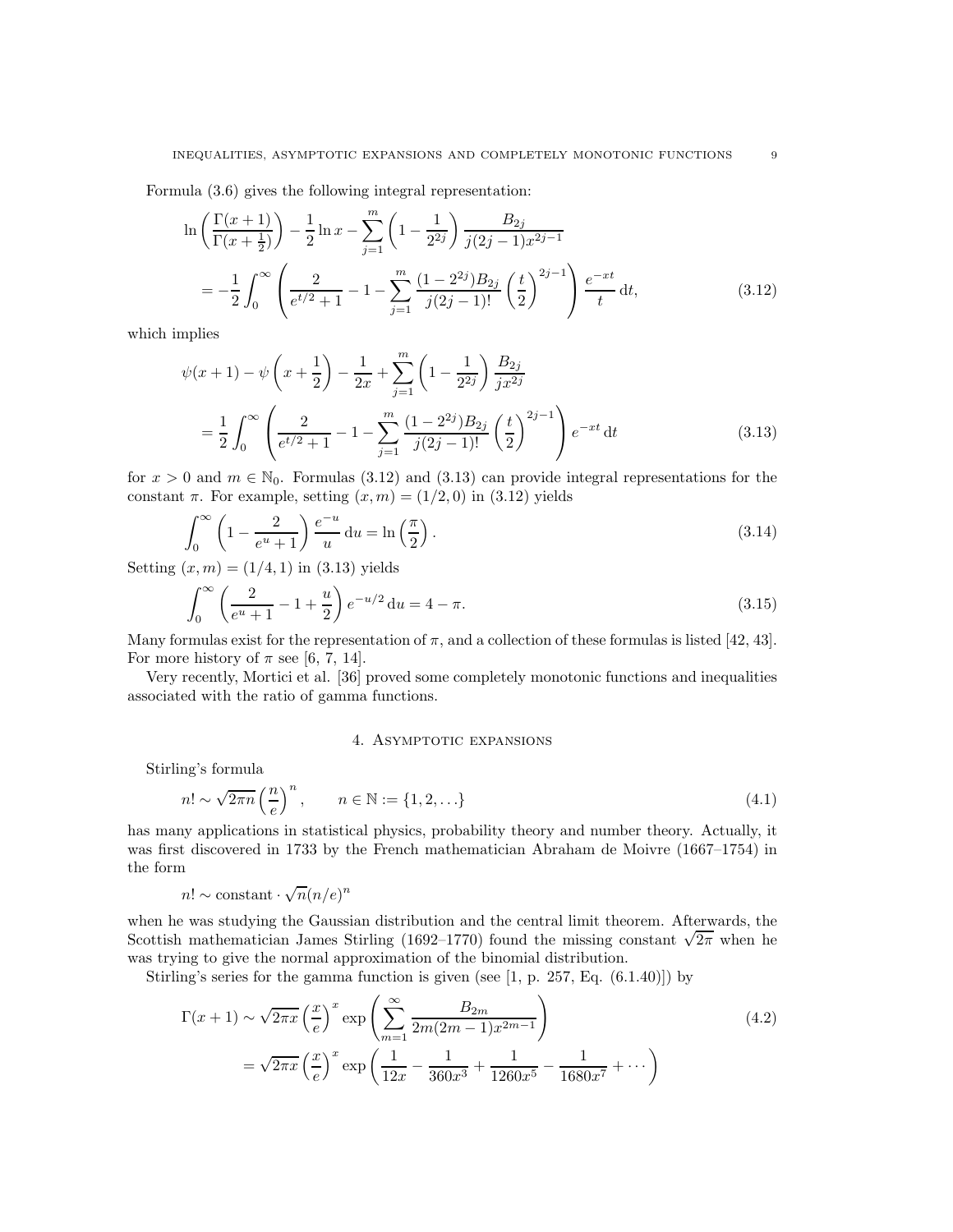as  $x \to \infty$ , where  $B_n$   $(n \in \mathbb{N}_0)$  are the Bernoulli numbers. The following asymptotic formula is due to Laplace:

$$
\Gamma(x+1) \sim \sqrt{2\pi x} \left(\frac{x}{e}\right)^x \left(1 + \frac{1}{12x} + \frac{1}{288x^2} - \frac{139}{51840x^3} - \frac{571}{2488320x^4} + \cdots\right) \tag{4.3}
$$

as  $x \to \infty$  (see [1, p. 257, Eq. (6.1.37)]). The expression (4.3) is sometimes incorrectly called Stirling's series (see [12, pp. 2-3]). Stirling's formula is in fact the first approximation to the asymptotic formula (4.3). Stirling's formula has attracted much interest of many mathematicians and have motivated a large number of research papers concerning various generalizations and improvements (see, for example, [8, 9, 22, 23, 24, 25, 26, 29, 30, 31, 32, 37] and the references cited therein). See also an overview at [28].

Windschitl (see [5, p. 128] and [49]) had noted that for  $x > 8$ , the approximation

$$
\Gamma(x+1) \sim \sqrt{2\pi x} \left(\frac{x}{e}\right)^x \left(x \sinh\frac{1}{x} + \frac{1}{810x^6}\right)^{x/2} \tag{4.4}
$$

gives at least eight decimal places of the gamma function. The formula (4.4) derives

$$
\Gamma(x+1) = \sqrt{2\pi x} \left(\frac{x}{e}\right)^x \left(x \sinh\frac{1}{x}\right)^{x/2} \left(1 + O\left(\frac{1}{x^5}\right)\right), \qquad x \to \infty.
$$
 (4.5)

Inspired by (4.4) and (4.5), Alzer [3] proved in 2009 that for all  $x > 0$ ,

$$
\sqrt{2\pi x} \left(\frac{x}{e}\right)^x \left(x \sinh\frac{1}{x}\right)^{x/2} \left(1 + \frac{\alpha}{x^5}\right) < \Gamma(x+1) < \sqrt{2\pi x} \left(\frac{x}{e}\right)^x \left(x \sinh\frac{1}{x}\right)^{x/2} \left(1 + \frac{\beta}{x^5}\right) \tag{4.6}
$$

with the best possible constants  $\alpha = 0$  and  $\beta = 1/1620$ .

In 2014, Lu et al. [24] extended Windschitl's formula as follows:

$$
\Gamma(n+1) \sim \sqrt{2\pi n} \left(\frac{n}{e}\right)^n \left(n \sinh\left(\frac{1}{n} + \frac{a_7}{n^7} + \frac{a_9}{n^9} + \frac{a_{11}}{n^{11}} + \dotsb\right)\right)^{n/2},\tag{4.7}
$$

where

$$
a_7 = \frac{1}{810}
$$
,  $a_9 = -\frac{67}{42525}$ ,  $a_{11} = \frac{19}{8505}$ ,.... (4.8)

However, the authors did not give the general formula for the coefficients  $a_j$  ( $j \ge 7$ ) in (4.7). Subsequently, Chen [9] gave a recurrence relation formula for determining the coefficient of  $n^{-j}$  $(j \in \mathbb{N})$  in (4.7). Also in [9], Chen developed Windschitl's approximation formula to a new asymptotic expansion:

$$
\Gamma(x+1) \sim \sqrt{2\pi x} \left(\frac{x}{e}\right)^x \left(x \sinh\frac{1}{x}\right)^{x/2 + \sum_{j=0}^{\infty} r_j x^{-j}}, \qquad x \to \infty,
$$
\n(4.9)

and provided a recurrence relation for determining the coefficients  $r_i$  in (4.9).

Smith [41, Eq. (43)] presented the following analogous result to (4.5):

$$
\Gamma\left(x+\frac{1}{2}\right) = \sqrt{2\pi} \left(\frac{x}{e}\right)^x \left(2x \tanh\frac{1}{2x}\right)^{x/2} \left(1 + O\left(\frac{1}{x^5}\right)\right), \qquad x \to \infty. \tag{4.10}
$$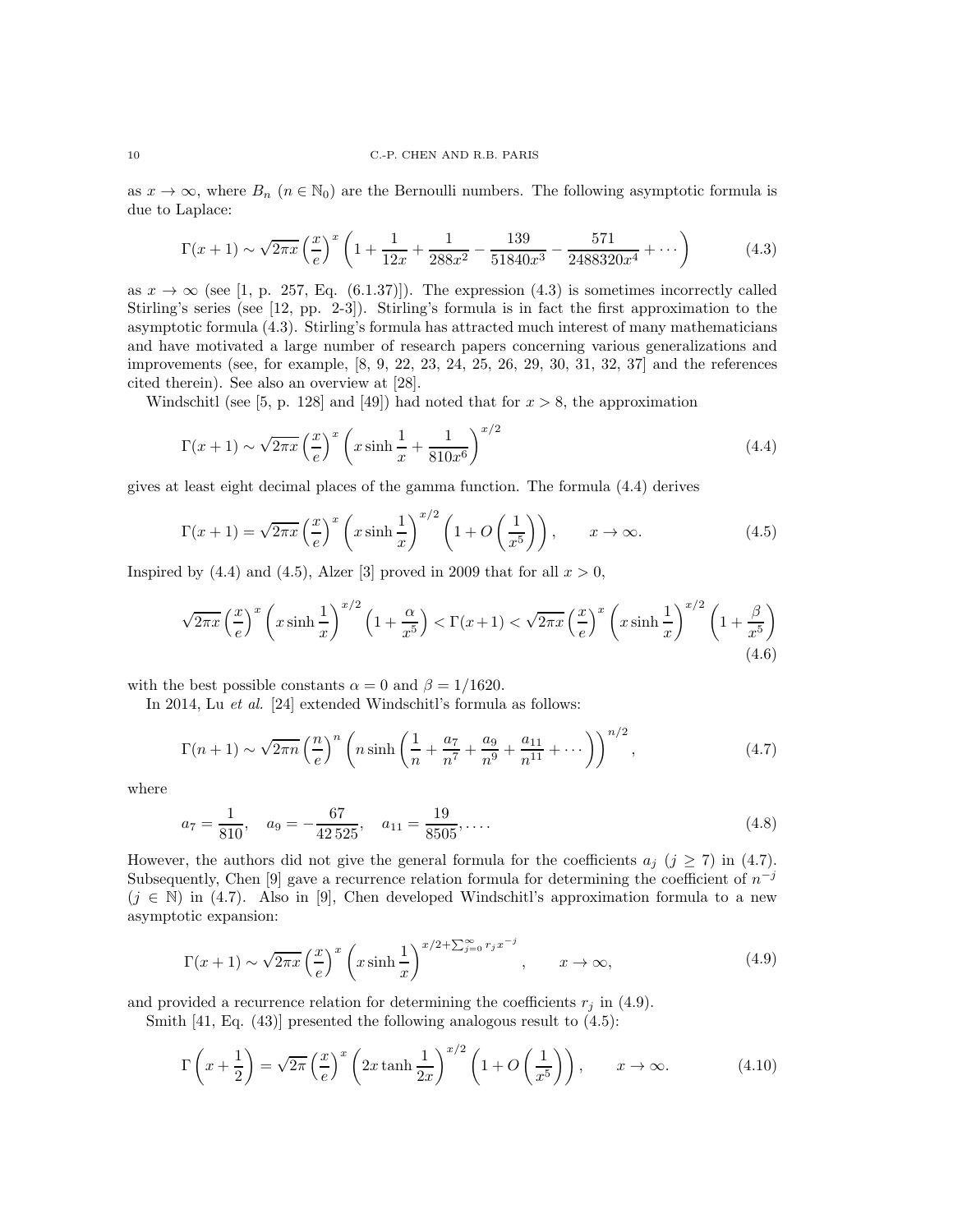Let  $r \neq 0$  be a given real number and  $\ell \geq 0$  be a given integer. We here determine the coefficients  $a_j \equiv a_j(\ell, r)$  and  $d_j \equiv d_j(\ell, r)$  (for  $j \in \mathbb{N}$ ) such that

$$
\Gamma(x+1) \sim \sqrt{2\pi x} \left(\frac{x}{e}\right)^x \left(x \sinh \frac{1}{x} + \sum_{j=1}^{\infty} \frac{a_j}{x^j}\right)^{x^{\ell}/r}
$$

and

$$
\Gamma\left(x+\frac{1}{2}\right) \sim \sqrt{2\pi} \left(\frac{x}{e}\right)^x \left(2x \tanh\frac{1}{2x} + \sum_{j=1}^{\infty} \frac{d_j}{x^j}\right)^{x^{\ell}/r}
$$

as  $x \to \infty$ .

**Theorem 2.** Let  $r \neq 0$  be a given real number and  $\ell \geq 0$  be a given integer. The gamma function has the following asymptotic expansion:

$$
\Gamma(x+1) \sim \sqrt{2\pi x} \left(\frac{x}{e}\right)^x \left(x \sinh\frac{1}{x} + \sum_{j=1}^{\infty} \frac{a_j}{x^j}\right)^{x^{\ell}/r}, \qquad x \to \infty,
$$
\n(4.11)

with the coefficients  $a_j \equiv a_j(\ell, r)$   $(j \in \mathbb{N})$  given by

$$
a_{2j-1} = b_{2j-1}(\ell, r), \quad a_{2j} = b_{2j}(\ell, r) - \frac{1}{(2j+1)!},
$$
\n(4.12)

where  $b_j(\ell, r)$   $(j \in \mathbb{N})$  can be calculated using (2.9).

*Proof.* The Maclaurin expansion of sinh t with  $t = 1/x$  gives

$$
x\sinh\frac{1}{x} = 1 + \sum_{j=1}^{\infty} \frac{1}{(2j+1)!x^{2j}}, \qquad x \neq 0.
$$
 (4.13)

In view of  $(2.8)$  and  $(4.13)$ , we can let

$$
\left(\frac{\Gamma(x+1)}{\sqrt{2\pi x}(x/e)^x}\right)^{r/x^{\ell}} - x\sinh\frac{1}{x} \sim \sum_{j=1}^{\infty} \frac{a_j}{x^j}, \qquad x \to \infty,
$$
\n(4.14)

where  $a_j$  ( $j \in \mathbb{N}$ ) are real numbers to be determined. It follows that

$$
\sum_{j=1}^{\infty} \frac{b_j}{x^j} - \sum_{j=1}^{\infty} \frac{1}{(2j+1)!x^{2j}} \sim \sum_{j=1}^{\infty} \frac{a_j}{x^j}, \qquad x \to \infty,
$$
\n(4.15)

where  $b_j \equiv b_j(\ell, r)$  ( $j \in \mathbb{N}$ ) are given in (2.9). Equating coefficients of equal powers of x in (4.15) yields (4.12). The proof of Theorem 2 is complete. yields (4.12). The proof of Theorem 2 is complete.

**Remark 1.** Setting  $(r, \ell) = (2, 1)$  in (4.11) yields full asymptotic expansion of Windschitl's formula (4.4):

$$
\Gamma(x+1) \sim \sqrt{2\pi x} \left(\frac{x}{e}\right)^x \left(x \sinh\frac{1}{x} + \frac{1}{810x^6} - \frac{163}{170100x^8} + \frac{1019}{680400x^{10}} - \dots\right)^{x/2}
$$
 (4.16)

as  $x \to \infty$ .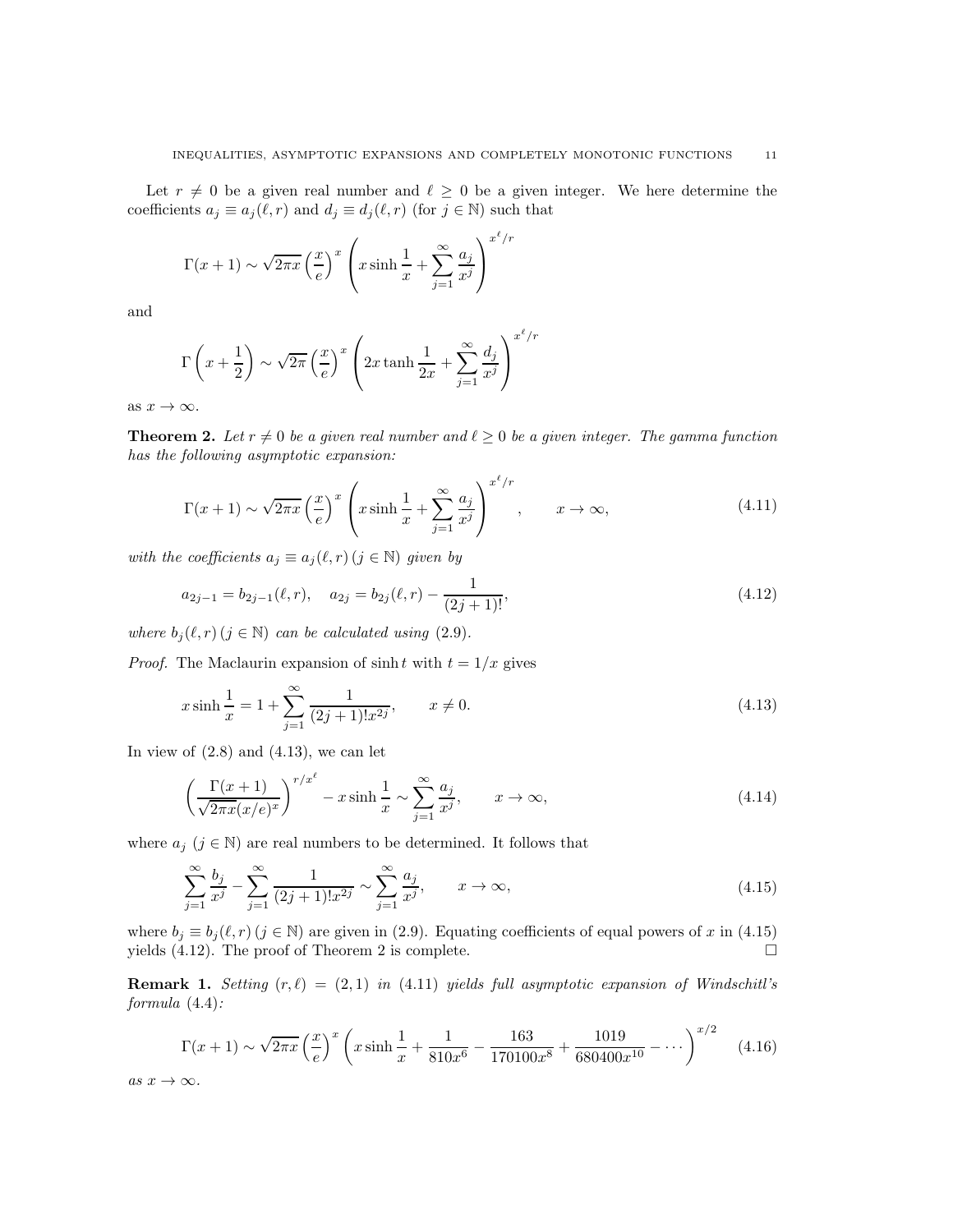**Theorem 3.** Let  $r \neq 0$  be a given real number and  $\ell \geq 0$  be a given integer. The gamma function has the following asymptotic expansion:

$$
\Gamma\left(x+\frac{1}{2}\right) \sim \sqrt{2\pi} \left(\frac{x}{e}\right)^x \left(2x \tanh\frac{1}{2x} + \sum_{j=1}^{\infty} \frac{d_j}{x^j}\right)^{x^{\ell}/r}, \qquad x \to \infty,
$$
\n(4.17)

with the coefficients  $d_j \equiv d_j(\ell, r)$   $(j \in \mathbb{N})$  given by

$$
d_{2j-1} = c_{2j-1}(\ell, r), \quad d_{2j} = c_{2j}(\ell, r) - \frac{4(2^{2j+2} - 1)B_{2j+2}}{(2j+2)!},
$$
\n(4.18)

where  $c_j(\ell, r)$   $(j \in \mathbb{N})$  can be calculated using (2.11).

*Proof.* The power series expansion of tanh t with  $t = 1/(2x)$  gives

$$
2x \tanh \frac{1}{2x} = 1 + \sum_{j=2}^{\infty} \frac{4(2^{2j} - 1)B_{2j}}{(2j)!} \frac{1}{x^{2j-2}}, \qquad |x| > \frac{1}{\pi}.
$$
 (4.19)

In view of  $(2.10)$  and  $(4.19)$ , we can let

$$
\left(\frac{\Gamma(x+\frac{1}{2})}{\sqrt{2\pi}(x/e)^x}\right)^{r/x^{\ell}} - 2x \tanh\frac{1}{2x} \sim \sum_{j=1}^{\infty} \frac{d_j}{x^j}, \qquad x \to \infty,
$$
\n(4.20)

where  $d_j$  ( $j \in \mathbb{N}$ ) are real numbers to be determined. It follows that

$$
\sum_{j=1}^{\infty} \frac{c_j}{x^j} - \sum_{j=1}^{\infty} \frac{4(2^{2j+2} - 1)B_{2j+2}}{(2j+2)!} \frac{1}{x^{2j}} \sim \sum_{j=1}^{\infty} \frac{d_j}{x^j}, \qquad x \to \infty,
$$
\n(4.21)

where  $c_j \equiv c_j(\ell, r)$  ( $j \in \mathbb{N}$ ) are given in (2.11). Equating coefficients of equal powers of x in (4.21) yields (4.18). The proof of Theorem 3 is complete. yields (4.18). The proof of Theorem 3 is complete.

**Remark 2.** Setting  $(r, \ell) = (2, 1)$  in (4.17) yields the following full asymptotic expansion:

$$
\Gamma\left(x+\frac{1}{2}\right) \sim \sqrt{2\pi} \left(\frac{x}{e}\right)^x \left(2x \tanh\frac{1}{2x} - \frac{31}{25920x^6} + \frac{6829}{5443200x^8} - \dots\right)^{x/2}
$$
(4.22)

From  $(4.5)$  and  $(4.10)$ , we derive

$$
\frac{\Gamma(x+1)}{\Gamma(x+\frac{1}{2})} \sim \sqrt{x} \left( \cosh \frac{1}{2x} \right)^x \left( 1 + O\left(\frac{1}{x^5}\right) \right), \qquad x \to \infty.
$$

This fact motivated us to observe the following

**Theorem 4.** Let  $r \neq 0$  be a given real number and  $\ell \geq 0$  be a given integer. The following asymptotic expansion holds:  $\mathfrak{o}$ .

$$
\frac{\Gamma(x+1)}{\Gamma(x+\frac{1}{2})} \sim \sqrt{x} \left( \cosh \frac{1}{2x} + \sum_{j=1}^{\infty} \frac{q_j}{x^j} \right)^{x^t/r}, \qquad x \to \infty,
$$
\n(4.23)

with the coefficients  $q_j \equiv q_j(\ell, r)$   $(j \in \mathbb{N})$  given by

$$
q_{2j-1} = p_{2j-1}(\ell, r), \quad q_{2j} = p_{2j}(\ell, r) - \frac{1}{2^{2j}(2j)!}, \tag{4.24}
$$

where  $p_j(\ell, r)$   $(j \in \mathbb{N})$  can be calculated using (2.17).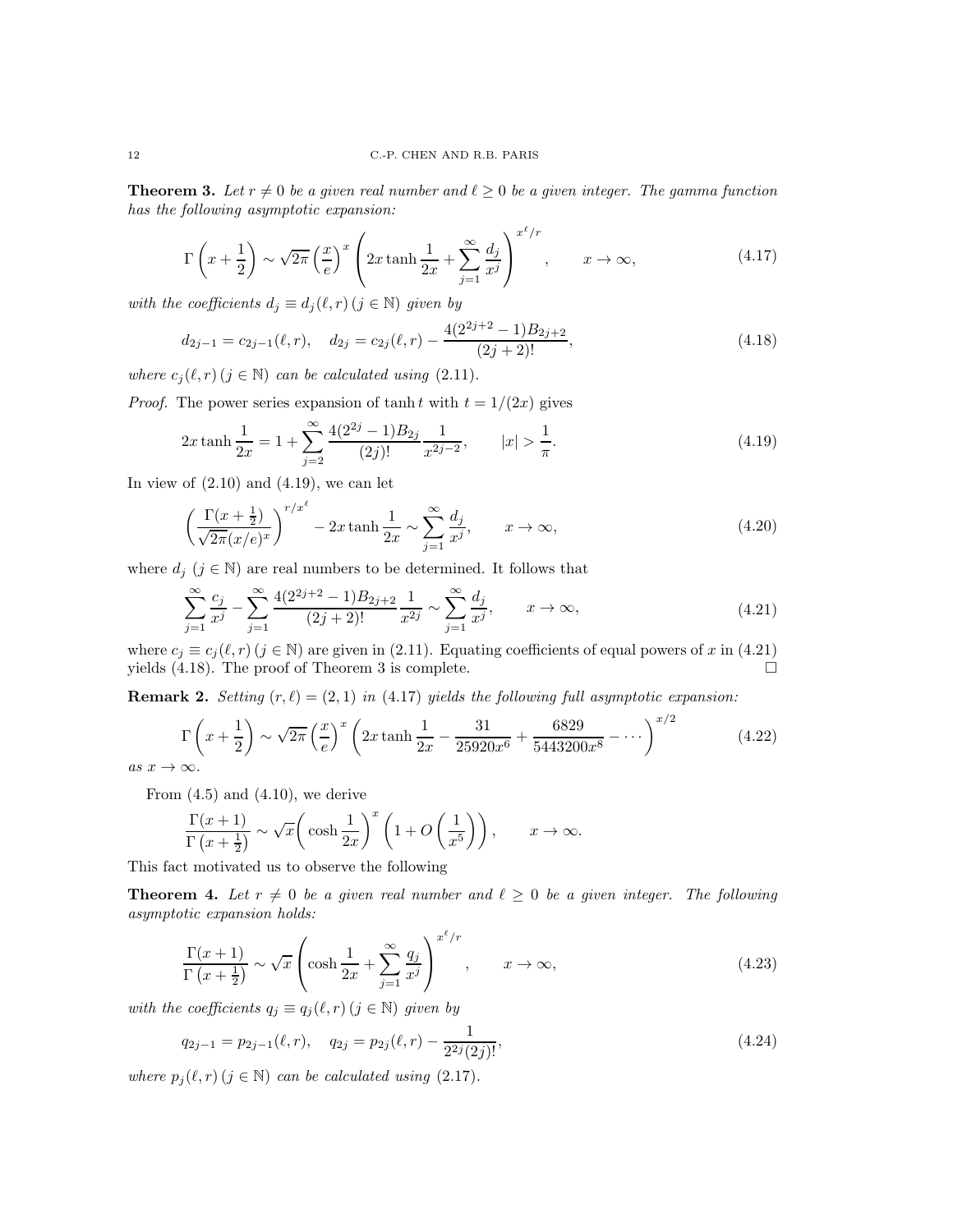*Proof.* The Maclaurin expansion of cosh t with  $t = 1/(2x)$  gives

$$
\cosh \frac{1}{2x} = 1 + \sum_{j=1}^{\infty} \frac{1}{2^{2j}(2j)!} \frac{1}{x^{2j}}, \qquad |x| \neq 0.
$$
\n(4.25)

In view of  $(2.16)$  and  $(4.25)$ , we can let

$$
\left(\frac{\Gamma(x+1)}{\sqrt{x}\Gamma(x+\frac{1}{2})}\right)^{r/x^{\ell}} - \cosh\frac{1}{2x} \sim \sum_{j=1}^{\infty} \frac{q_j}{x^j}, \qquad x \to \infty,
$$
\n(4.26)

where  $q_j$  ( $j \in \mathbb{N}$ ) are real numbers to be determined. It follows that

$$
\sum_{j=1}^{\infty} \frac{p_j}{x^j} - \sum_{j=1}^{\infty} \frac{1}{2^{2j}(2j)!} \frac{1}{x^{2j}} \sim \sum_{j=1}^{\infty} \frac{q_j}{x^j}, \qquad x \to \infty,
$$
\n(4.27)

where  $p_j \equiv p_j(\ell, r)$  ( $j \in \mathbb{N}$ ) are given in (2.17). Equating coefficients of equal powers of x in (4.27) vields (4.24). The proof of Theorem 3 is complete. (4.27) yields (4.24). The proof of Theorem 3 is complete.

**Remark 3.** Setting  $(r, \ell) = (1, 1)$  in (4.23) yields the following full asymptotic expansion:

$$
\frac{\Gamma(x+1)}{\Gamma(x+\frac{1}{2})} \sim \sqrt{x} \bigg( \cosh \frac{1}{2x} + \frac{7}{5760x^6} - \frac{65}{64512x^8} + \cdots \bigg)^x, \qquad x \to \infty. \tag{4.28}
$$

### 5. Inequalities

Theorem 5. For  $x > 0$ ,

$$
\sqrt{x}\left(\cosh\frac{1}{2x}\right)^x \left(1+\frac{\theta_1}{x^5}\right) < \frac{\Gamma(x+1)}{\Gamma(x+\frac{1}{2})} < \sqrt{x}\left(\cosh\frac{1}{2x}\right)^x \left(1+\frac{\theta_2}{x^5}\right) \tag{5.1}
$$

with the best possible constants

$$
\theta_1 = 0 \quad and \quad \theta_2 = \frac{7}{5760}.\tag{5.2}
$$

*Proof.* We first prove the inequality (5.1) with  $\theta_1 = 0$  and  $\theta_2 = \frac{7}{5760}$ . That is

$$
\sqrt{x}\left(\cosh\frac{1}{2x}\right)^x < \frac{\Gamma(x+1)}{\Gamma\left(x+\frac{1}{2}\right)} < \sqrt{x}\left(\cosh\frac{1}{2x}\right)^x \left(1 + \frac{7}{5760x^5}\right), \qquad x > 0. \tag{5.3}
$$

Lambert's continued fraction [47, p. 349]

$$
\tanh(z) = \frac{z}{1 + \frac{z^2}{3 + \frac{z^2}{5 + \frac{z^2}{7 + \dotsb}}}}
$$

is valid for all values of z. Hence for  $x > 0$ ,

$$
\frac{6x}{12x^2+1} = \frac{1/(2x)}{1+\frac{(1/(2x))^2}{3}} < \tanh\frac{1}{2x} < \frac{1/(2x)}{1+\frac{(1/(2x))^2}{3+\frac{(1/(2x))^2}{5}}} = \frac{60x^2+1}{12x(10x^2+1)}.
$$
(5.4)

The proof of the inequality (5.3) make use of the inequality (5.4).

The lower bound in (5.3) is obtained by considering the function  $f(x)$  defined for  $x > 0$  by

$$
f(x) = \ln \Gamma(x+1) - \ln \Gamma\left(x + \frac{1}{2}\right) - \frac{1}{2}\ln x - x \ln\left(\cosh\frac{1}{2x}\right).
$$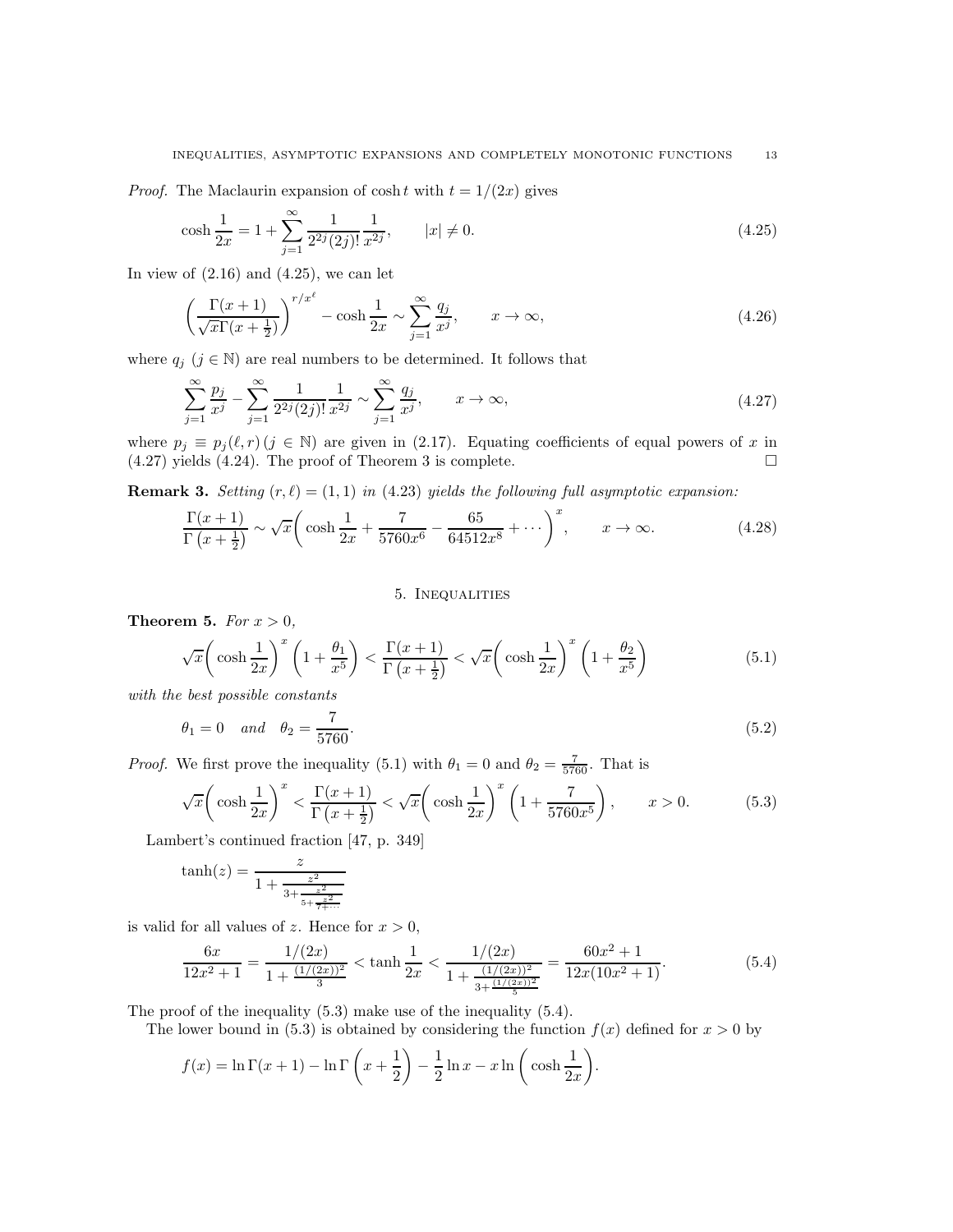Differentiation yields

$$
f'(x) = \psi(x+1) - \psi\left(x + \frac{1}{2}\right) - \frac{1}{2x} - \ln\left(\cosh\frac{1}{2x}\right) + \frac{1}{2x}\tanh\frac{1}{2x}
$$
(5.5)

and

$$
f''(x) = \psi'(x+1) - \psi'\left(x+\frac{1}{2}\right) + \frac{1}{2x^2} - \frac{1}{4x^3} + \frac{1}{4x^3} \left(\tanh\frac{1}{2x}\right)^2
$$
  
>  $\psi'(x+1) - \psi'\left(x+\frac{1}{2}\right) + \frac{1}{2x^2} - \frac{1}{4x^3} + \frac{1}{4x^3} \left(\frac{6x}{12x^2+1}\right)^2 =: g(x),$ 

by applying the left-hand inequality of (5.4). By using the recurrence formula

$$
\psi'(x+1) = \psi'(x) - \frac{1}{x^2},\tag{5.6}
$$

we find that

$$
g(x) - g(x+1) = \frac{h(x)}{4x^3(12x^2+1)^2(x+1)^3(2x+1)^2(12x^2+24x+13)^2}
$$

with

$$
h(x) = 1540909 + 8983929(x - 1) + 22585735(x - 1)^{2} + 32006952(x - 1)^{3}
$$
  
+ 27981444(x - 1)^{4} + 15459984(x - 1)^{5} + 5274000(x - 1)^{6}  
+ 1016064(x - 1)^{7} + 84672(x - 1)^{8}.

Hence, for  $x \geq 1$ ,

$$
g(x) > g(x+1)
$$
 and  $g(x) > g(x+n)$ .

Therefore, for  $x \geq 1$ ,

$$
g(x) > \lim_{n \to \infty} g(x+n) = 0
$$
 and  $f''(x) > 0$ .

We then obtain that

$$
f'(x) < \lim_{t \to \infty} f'(t) = 0 \quad \text{for} \quad x \ge 1. \tag{5.7}
$$

We now show that (5.7) is also valid for  $0 < x \leq 1$ . It follows from (5.5) that

$$
-f'(x) = y_1(x) + y_2(x)
$$

with

$$
y_1(x) = \ln\left(\cosh\frac{1}{2x}\right) - \frac{1}{2x}\tanh\frac{1}{2x}
$$

and

$$
y_2(x) = -\psi(x+1) + \psi\left(x + \frac{1}{2}\right) + \frac{1}{2x}.
$$

Differentiation yields

$$
y_1'(x) = \frac{1}{4x^3(\cosh\frac{1}{2x})^2} > 0.
$$

Using the following representations:

$$
\psi(x) = \int_0^\infty \left(\frac{e^{-t}}{t} - \frac{e^{-xt}}{1 - e^{-t}}\right) dt
$$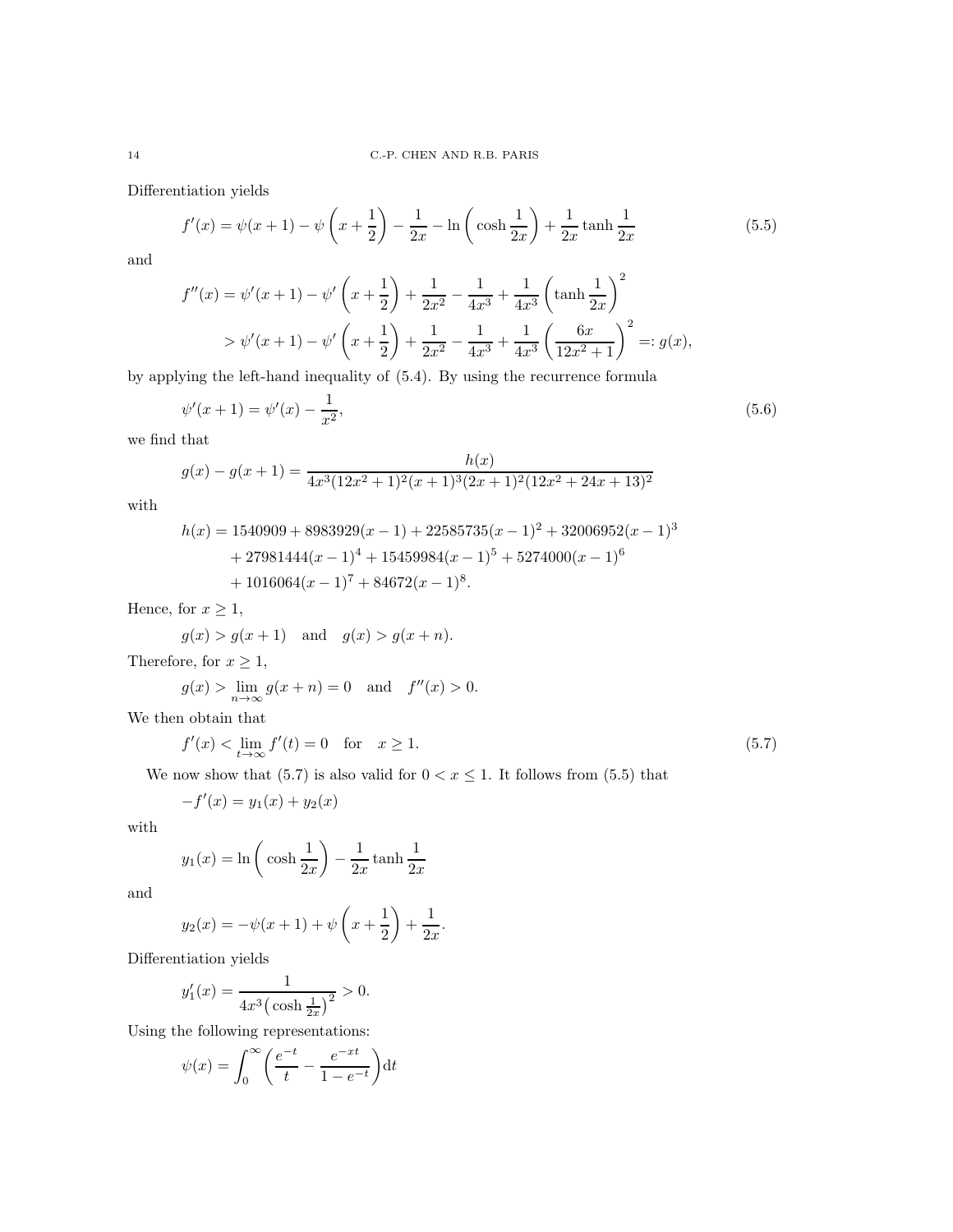in [1, p. 259, 6.3.21] and

$$
\frac{1}{x} = \int_0^\infty e^{-xt} \mathrm{d}t,
$$

we conclude that

$$
y_2(x) = \int_0^{\infty} \left(\frac{1}{2} - \frac{1}{e^{t/2} + 1}\right) e^{-xt} dt
$$

and

$$
y_2'(x) = -\int_0^\infty \left(\frac{1}{2} - \frac{1}{e^{t/2} + 1}\right) t e^{-xt} dt < 0.
$$

Let  $0 \le r \le x \le s \le 1$ . Since  $y_1(x)$  is increasing and  $y_2(x)$  is decreasing, we obtain

$$
-f'(x) \ge y_1(r) + y_2(s) =: \sigma_1(r, s).
$$

We divide the interval  $[0, 1]$  into 100 subintervals:

$$
[0,1] = \bigcup_{k=0}^{99} \left[ \frac{k}{100}, \frac{k+1}{100} \right] > 0 \quad \text{for} \quad k = 0, 1, 2, \dots, 99.
$$

By direct computation we get

$$
\sigma_1\left(\frac{k}{100}, \frac{k+1}{100}\right) > 0
$$
 for  $k = 0, 1, 2, ..., 99$ .

Hence,

$$
-f'(x) > 0
$$
 for  $x \in \left[\frac{k}{100}, \frac{k+1}{100}\right]$  and  $k = 0, 1, 2, ..., 99$ .

This implies that  $f'(x)$  is negative on  $(0, 1]$ .

We then obtain that for all  $x > 0$ ,

$$
f(x) > \lim_{t \to \infty} f(t) = 0.
$$

This means that the first inequality in  $(5.3)$  holds for  $x > 0$ .

The upper bound in (5.3) is obtained by considering the function  $u(x)$  defined for  $x > 0$  by

$$
u(x) = \ln \Gamma(x+1) - \ln \Gamma\left(x + \frac{1}{2}\right) - \frac{1}{2}\ln x - x\ln\left(\cosh\frac{1}{2x}\right) - \ln\left(1 + \frac{7}{5760x^5}\right).
$$

Differentiation yields

$$
u'(x) = \psi(x+1) - \psi\left(x+\frac{1}{2}\right) - \frac{1}{2x} - \ln\left(\cosh\frac{1}{2x}\right) + \frac{1}{2x}\tanh\frac{1}{2x} + \frac{35}{x(5760x^5+7)}\tag{5.8}
$$

and

$$
u''(x) = \psi'(x+1) - \psi'\left(x+\frac{1}{2}\right) + \frac{1}{2x^2} - \frac{1}{4x^3} + \frac{1}{4x^3} \left(\tanh\frac{1}{2x}\right)^2 - \frac{35(34560x^5+7)}{x^2(5760x^5+7)^2}
$$
  

$$
< \psi'(x+1) - \psi'\left(x+\frac{1}{2}\right) + \frac{1}{2x^2} - \frac{1}{4x^3}
$$
  

$$
+ \frac{1}{4x^3} \left(\frac{60x^2+1}{12x(10x^2+1)}\right)^2 - \frac{35(34560x^5+7)}{x^2(5760x^5+7)^2} =: v(x),
$$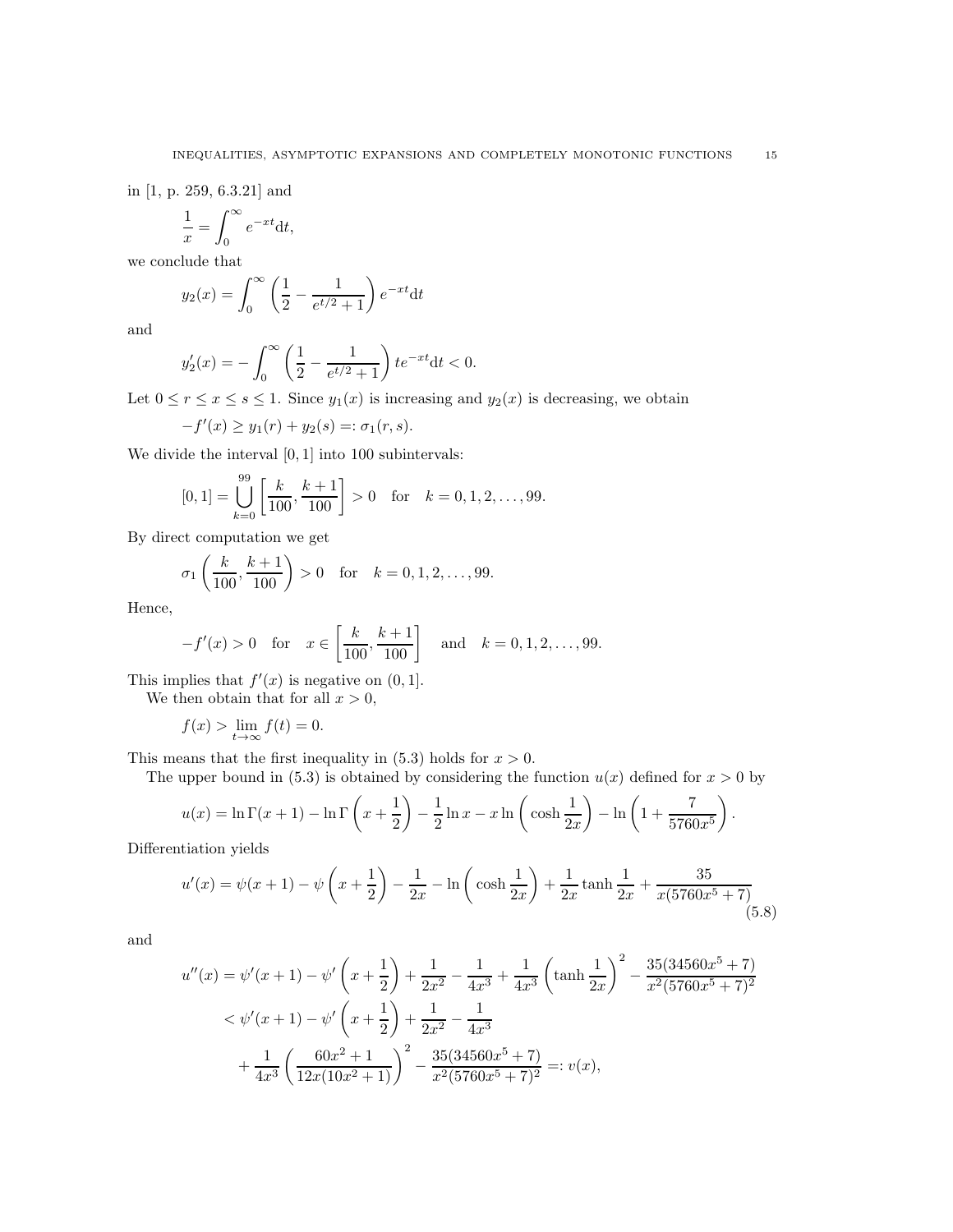by applying the right-hand inequality of (5.4). By using the recurrence formula (5.6), we find that

$$
v(x) - v(x+1) = -\frac{w_1(x)}{576w_2(x)}
$$

with

$$
w_1(x) = 868270269104794924464036897 + 18765499992969382192107571641(x - 1) + \cdots + 14820540300656640000000(x - 1)^{30}
$$

has all coefficients positive, and

$$
w_2(x) = x^5(10x^2 + 1)^2(5760x^5 + 7)^2(x + 1)^5(2x + 1)^2(10x^2 + 20x + 11)^2
$$
  
× (5760x<sup>5</sup> + 28800x<sup>4</sup> + 57600x<sup>3</sup> + 57600x<sup>2</sup> + 28800x + 5767)<sup>2</sup>.

Hence, for  $x \geq 1$ ,

$$
v(x) < v(x+1) \quad \text{and} \quad v(x) < v(x+n).
$$

Therefore, for  $x \geq 1$ ,

$$
v(x) < \lim_{n \to \infty} v(x+n) = 0 \text{ and } u''(x) < 0.
$$

We then obtain that

$$
u'(x) > \lim_{t \to \infty} u'(t) = 0
$$
 for  $x \ge 1$ . (5.9)

We now show that (5.9) is also valid for  $0 < x \leq 1$ . It follows from (5.8) that

$$
u'(x) = y_3(x) + y_4(x),
$$

where 
$$
y_3(x) = -y_2(x)
$$
 and

$$
y_4(x) = -\ln\left(\cosh\frac{1}{2x}\right) + \frac{1}{2x}\tanh\frac{1}{2x} + \frac{35}{x(5760x^5 + 7)}.
$$

Differentiation yields

$$
y_4'(x) = -\frac{1}{4x^3\left(\cosh\frac{1}{2x}\right)^2} - \frac{35(34560x^5 + 7)}{x^2(5760x^5 + 7)^2} < 0.
$$

Let  $0 \le r \le x \le s \le 1$ . Since  $y_3(x)$  is increasing and  $y_4(x)$  is decreasing, we obtain

$$
u'(x) \ge y_3(r) + y_4(s) =: \sigma_2(r, s).
$$

The same as above, we divide the interval  $[0, 1]$  into 100 subintervals. By direct computation we get

$$
\sigma_2\left(\frac{k}{100}, \frac{k+1}{100}\right) > 0
$$
 for  $k = 0, 1, 2, ..., 99$ .

Hence,

$$
u'(x) > 0
$$
 for  $x \in \left[\frac{k}{100}, \frac{k+1}{100}\right]$  and  $k = 0, 1, 2, ..., 99$ .

This implies that  $u'(x)$  is positive on  $(0, 1]$ .

We then obtain that for all  $x > 0$ ,

$$
u(x) < \lim_{t \to \infty} u(t) = 0.
$$

This means that the second inequality in  $(5.3)$  holds for  $x > 0$ .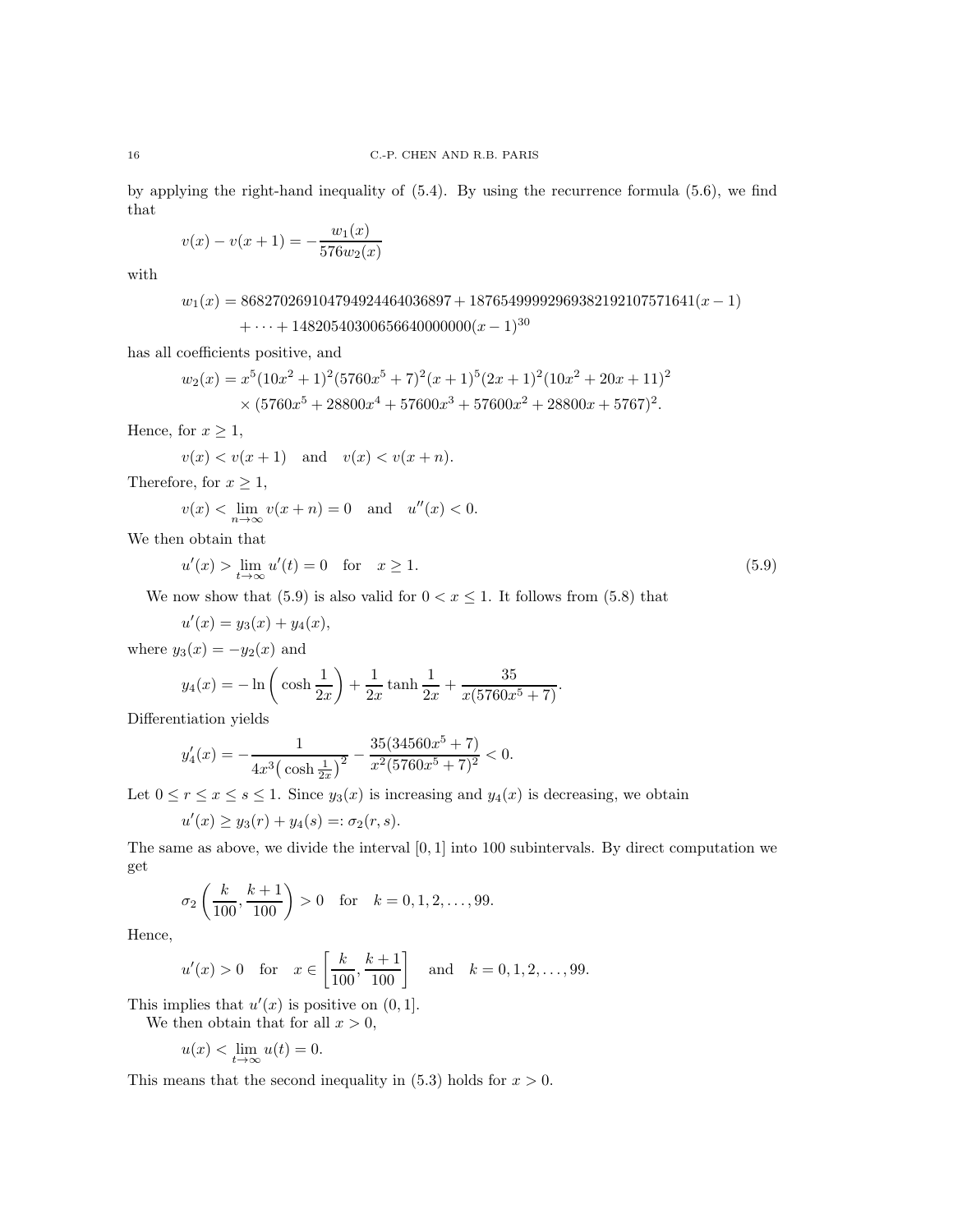The inequality (5.1) can be written as

$$
\theta_1 < x^5 \left[ \frac{\Gamma(x+1)}{\sqrt{x}\Gamma\left(x+\frac{1}{2}\right) \left(\cosh\frac{1}{2x}\right)^x} - 1 \right] < \theta_2, \qquad x > 0.
$$

We find that

$$
\theta_1 \le \lim_{x \to 0^+} x^5 \left[ \frac{\Gamma(x+1)}{\sqrt{x}\Gamma\left(x+\frac{1}{2}\right) \left(\cosh \frac{1}{2x}\right)^x} - 1 \right] = 0
$$

and

$$
\lim_{x \to \infty} x^5 \left[ \frac{\Gamma(x+1)}{\sqrt{x}\Gamma(x+\frac{1}{2}) \left( \cosh \frac{1}{2x} \right)^x} - 1 \right] = \frac{7}{5760} \le \theta_2.
$$

Hence, inequality (5.1) holds with the best possible constants given in equation (5.2). The proof of Theorem 5 is complete.  $\Box$ 

**Remark 4.** From (5.3), we derive new inequality for the constant  $\pi$ :

$$
\left(\frac{1}{\sqrt{n} \left(\cosh \frac{1}{2n}\right)^n \left(1 + \frac{7}{5760n^5}\right)} \frac{(2n)!!}{(2n-1)!!}\right)^2 < \pi < \left(\frac{1}{\sqrt{n} \left(\cosh \frac{1}{2n}\right)^n \left(2n-1\right)!!}\right)^2 \tag{5.10}
$$

for  $n \in \mathbb{N}$ .

Theorem 6. For  $x \geq 1$ ,

$$
\sqrt{2\pi} \left(\frac{x}{e}\right)^x \left(2x \tanh\frac{1}{2x}\right)^{x/2} \left(1 - \frac{31}{51840x^5}\right) < \Gamma\left(x + \frac{1}{2}\right) < \sqrt{2\pi} \left(\frac{x}{e}\right)^x \left(2x \tanh\frac{1}{2x}\right)^{x/2}.\tag{5.11}
$$

*Proof.* From the well-known continued fraction for  $\psi'$  (see [47, p. 373])

$$
\psi'\left(x+\frac{1}{2}\right) = \frac{1}{x+\frac{a_1}{x+\frac{a_2}{x+\dots}}}, \qquad x > 0,
$$

where

$$
a_p = \frac{p^4}{4(2p-1)(2p+1)}, \qquad p = 1, 2, \dots,
$$

we find that  $x > 0$ ,

$$
\frac{20x(84x^2+71)}{3(560x^4+520x^2+27)} = \frac{1}{x+\frac{\frac{1}{12}}{x+\frac{\frac{4}{12}}{x+\frac{\frac{4}{12}}{x+\frac{\frac{4}{12}}{x}}}} < \psi'\left(x+\frac{1}{2}\right) < \frac{1}{x+\frac{\frac{1}{12}}{x+\frac{\frac{4}{12}}{x}}} = \frac{4(15x^2+4)}{3x(20x^2+7)}.
$$
\n(5.12)

The proof of the inequality (5.11) make use of the inequalities (2.22) and (5.12).

The upper bound in (5.11) is obtained by considering the function  $U(x)$  defined for  $x \ge 1$  by

$$
U(x) = \ln \Gamma\left(x + \frac{1}{2}\right) - \ln(\sqrt{2\pi}) - x \ln x + x - \frac{x}{2}\ln(2x) - \frac{x}{2}\ln\left(\tanh\frac{1}{2x}\right).
$$

Differentiation yields

$$
U'(x) = \psi\left(x + \frac{1}{2}\right) - \frac{3}{2}\ln x - \frac{1}{2} - \frac{1}{2}\ln 2 - \frac{1}{2}\ln\left(\tanh\frac{1}{2x}\right) + \frac{1}{2x\sinh\frac{1}{x}}.
$$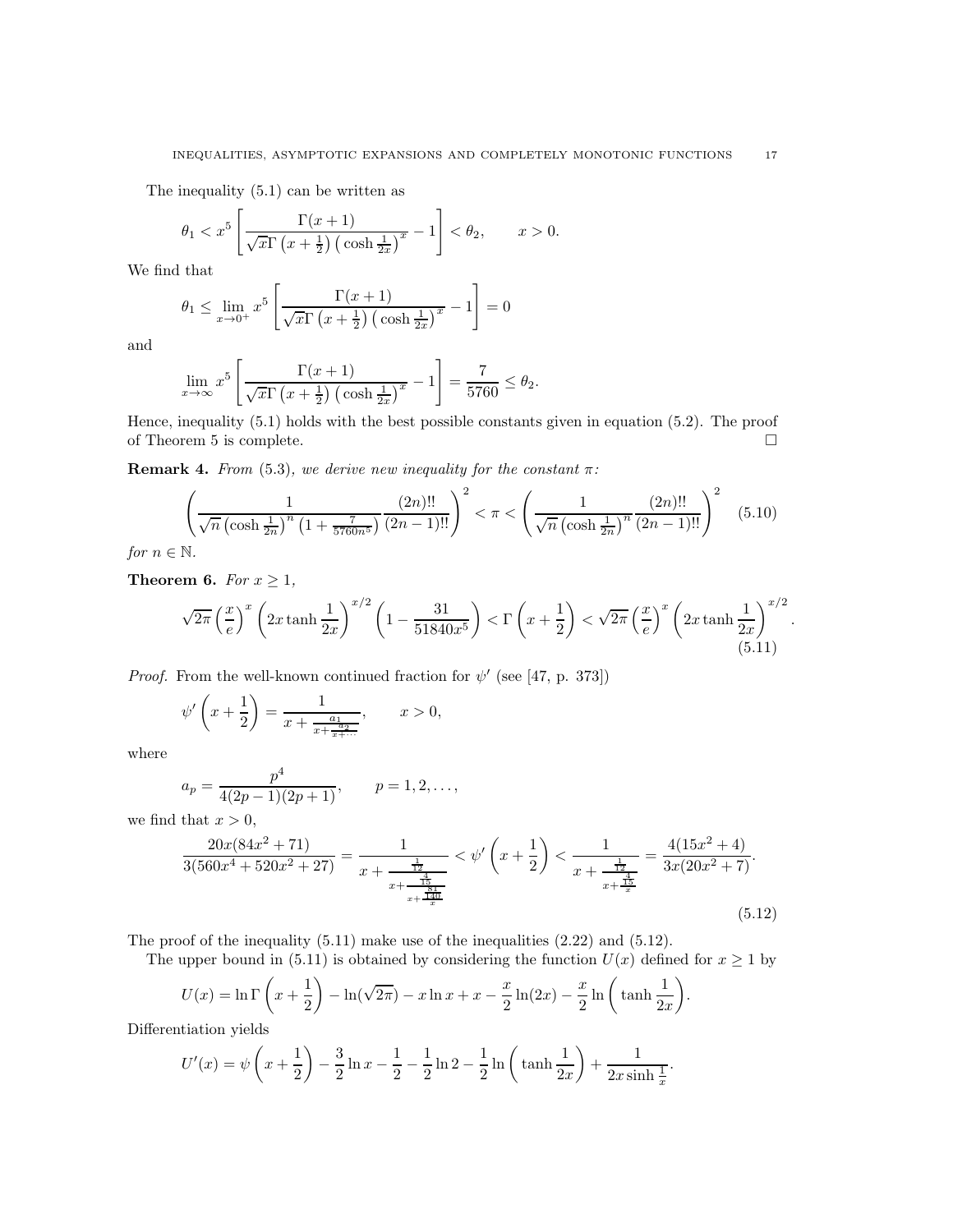Differentiating  $U'(x)$  and applying the inequalities (2.22) and (5.12) yield

$$
U''(x) = \psi' \left( x + \frac{1}{2} \right) + \frac{\cosh \frac{1}{x}}{x^3 (\cosh \frac{2}{x} - 1)} - \frac{3}{2x}
$$
  

$$
< \frac{4(15x^2 + 4)}{3x(20x^2 + 7)} + \frac{1}{2x} + \frac{1}{12x^3} - \frac{7}{240x^5} + \frac{31}{6048x^7} - \frac{3}{2x}
$$
  

$$
= -\frac{3074x^2 - 1085}{30240x^7 (20x^2 + 7)} < 0 \text{ for } x \ge 1.
$$

We then obtain that for  $x \geq 1$ ,

$$
U'(x) > \lim_{t \to \infty} U'(t) = 0 \Longrightarrow U(x) < \lim_{t \to \infty} U(t) = 0.
$$

This means that the second inequality in (5.11) holds for  $x \ge 1$ .

The lower bound in (5.11) is obtained by considering the function  $F(x)$  defined for  $x \ge 1$  by

$$
F(x) = \ln \Gamma \left( x + \frac{1}{2} \right) - \ln(\sqrt{2\pi}) - x \ln x + x - \frac{x}{2} \ln(2x)
$$

$$
- \frac{x}{2} \ln \left( \tanh \frac{1}{2x} \right) - \ln \left( 1 - \frac{31}{51840x^5} \right).
$$

Differentiation yields

$$
F'(x) = \psi \left( x + \frac{1}{2} \right) - \frac{3}{2} \ln x - \frac{1}{2} - \frac{1}{2} \ln 2 - \frac{1}{2} \ln \left( \tanh \frac{1}{2x} \right) + \frac{1}{2x \sinh \frac{1}{x}} - \frac{155}{x(51840x^5 - 31)}.
$$

Differentiating  $F'(x)$  and applying the inequalities (2.22) and (5.12) yield

$$
F''(x) = \psi' \left(x + \frac{1}{2}\right) + \frac{\cosh \frac{1}{x}}{x^3(\cosh \frac{2}{x} - 1)}
$$
  
\n
$$
- \frac{8062156800x^{11} - 96422400x^5 - 9642240x^6 + 2883x + 9610}{2x^2(51840x^5 - 31)^2}
$$
  
\n
$$
> \frac{20x(84x^2 + 71)}{3(560x^4 + 520x^2 + 27)} + \frac{1}{2x} + \frac{1}{12x^3} - \frac{7}{240x^5} + \frac{31}{6048x^7} - \frac{127}{172800x^9}
$$
  
\n
$$
- \frac{8062156800x^{11} - 96422400x^5 - 9642240x^6 + 2883x + 9610}{2x^2(51840x^5 - 31)^2}
$$
  
\n
$$
= \frac{G(x)}{1209600x^9(560x^4 + 520x^2 + 27)(51840x^5 - 31)^2},
$$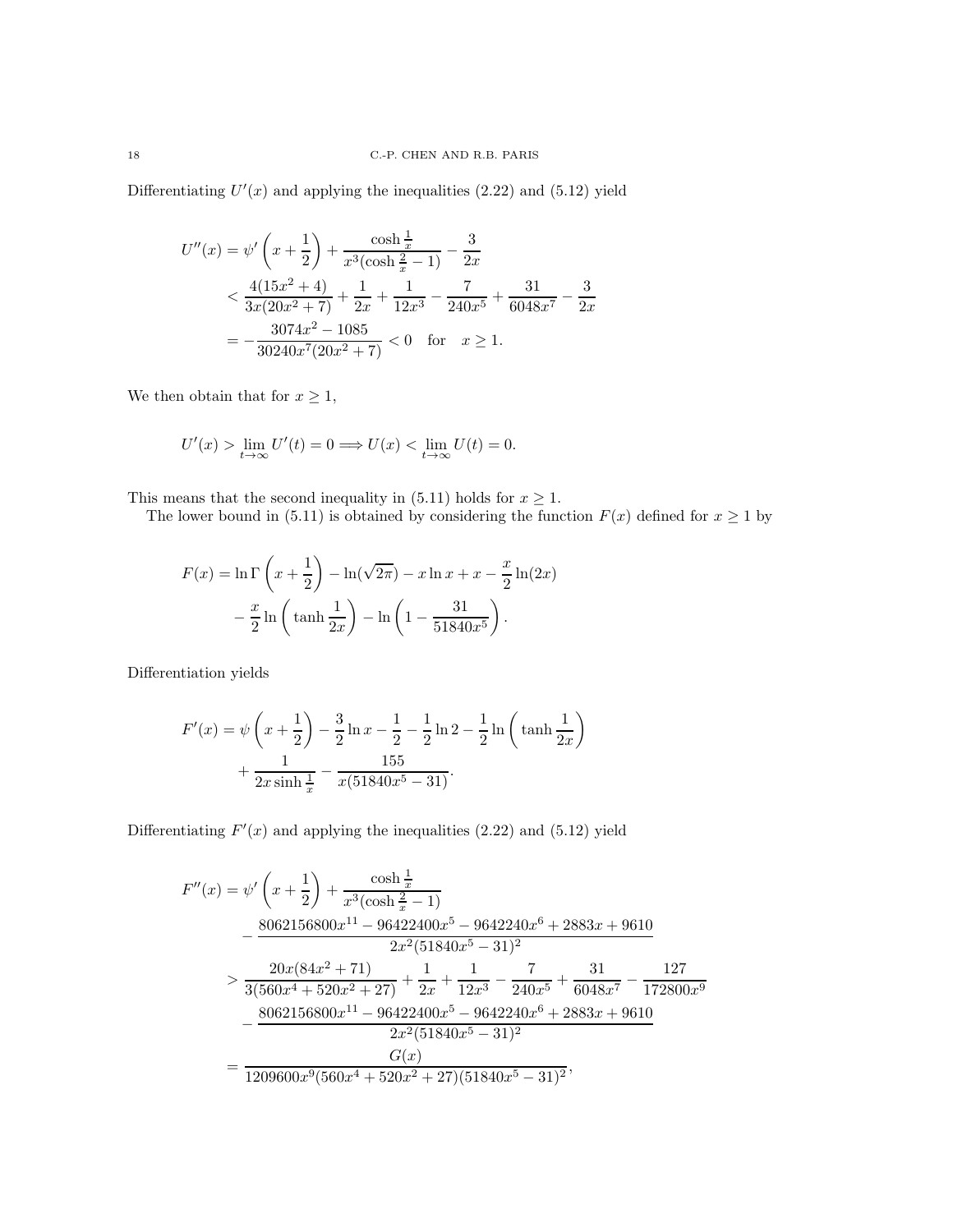where

$$
\begin{aligned} G(x)=&35836321468874877+500332411677183040(x-1)\\&+3243650443203650720(x-1)^2+12942574029209436800(x-1)^3\\&+35510225676993688800(x-1)^4+70870406789351495040(x-1)^5\\&+106102603246810676800(x-1)^6+121054817642726534400(x-1)^7\\&+105767748316645632000(x-1)^8+70425167657151744000(x-1)^9\\&+35177843816429875200(x-1)^{10}+12782474258840064000(x-1)^{11}\\&+3194045448118272000(x-1)^{12}+491271286947840000(x-1)^{13}\\&+35090806210560000(x-1)^{14}.\end{aligned}
$$

Hence,  $F''(x) > 0$  for  $x \ge 1$ . We then obtain that for  $x \ge 1$ ,

$$
F'(x) < \lim_{t \to \infty} F'(t) = 0 \Longrightarrow F(x) > \lim_{t \to \infty} F(t) = 0.
$$

This means that the first inequality in (5.11) holds for  $x \ge 1$ . The proof of Theorem 6 is complete.  $\Box$ complete.  $\Box$ 

**Remark 5.** Some computer experiments indicate that for  $x > 0$ ,

$$
\sqrt{2\pi} \left(\frac{x}{e}\right)^x \left(2x \tanh\frac{1}{2x}\right)^{x/2} \left(1 - \frac{\vartheta_1}{x^5}\right)
$$
  

$$
< \Gamma\left(x + \frac{1}{2}\right) < \sqrt{2\pi} \left(\frac{x}{e}\right)^x \left(2x \tanh\frac{1}{2x}\right)^{x/2} \left(1 - \frac{\vartheta_2}{x^5}\right)
$$
(5.13)

with the best possible constants  $\vartheta_1 = \frac{31}{51840}$  and  $\vartheta_2 = 0$ .

Although the double inequality (5.11) is given only for  $x \ge 1$ , its main utility is in the evaluation of  $\Gamma\left(x+\frac{1}{2}\right)$  for large values of the argument.

### **REFERENCES**

- [1] M. Abramowitz, I. A. Stegun (Editors), Handbook of Mathematical Functions with Formulas, Graphs, and Mathematical Tables, Applied Mathematics Series 55, Ninth printing, National Bureau of Standards, Washington, D.C., 1972.
- [2] H. Alzer, On some inequalities for the gamma and psi functions, Math. Comp. 66 (1997) 373–389.
- [3] H. Alzer, Sharp upper and lower bounds for the gamma function, Proc. Royal Soc. Edinburgh 139A (2009) 709–718.
- [4] H. Alzer, C. Berg, Some classes of completely monotonic functions, Ann. Acad. Sci. Fenn. Math. 27 (2002) 445–460.
- [5] G.E. Andrews, B.C. Berndt, Ramanujan's Lost Notebook, Part IV, Springer Science Business Media New York 2013.
- [6] P. Beckmann, A History of Pi, St. Martin's Press, New York, New York, 1971.
- [7] L. Berggren, J. Borwein, P. Borwein, eds., Pi: A Source Book, 2nd ed., Springer, New York, 2000.
- [8] C.-P. Chen, Unified treatment of several asymptotic formulas for the gamma function, Numer. Algor. 64 (2013) 311–319.
- [9] C.-P. Chen, Asymptotic expansions of the gamma function related to Windschitl's formula, Appl. Math. Comput. 245 (2014) 174–180.
- [10] C.-P. Chen, L. Lin, Remarks on asymptotic expansions for the gamma function, Appl. Math. Lett. 25 (2012) 2322–2326.
- [11] C.-P. Chen, F. Qi, The best bounds in Wallis' inequality, Proc. Amer. Math. Soc. 133 (2005) 397–401.
- [12] E.T. Copson. Asymptotic Expansions, Cambridge University Press, 1965.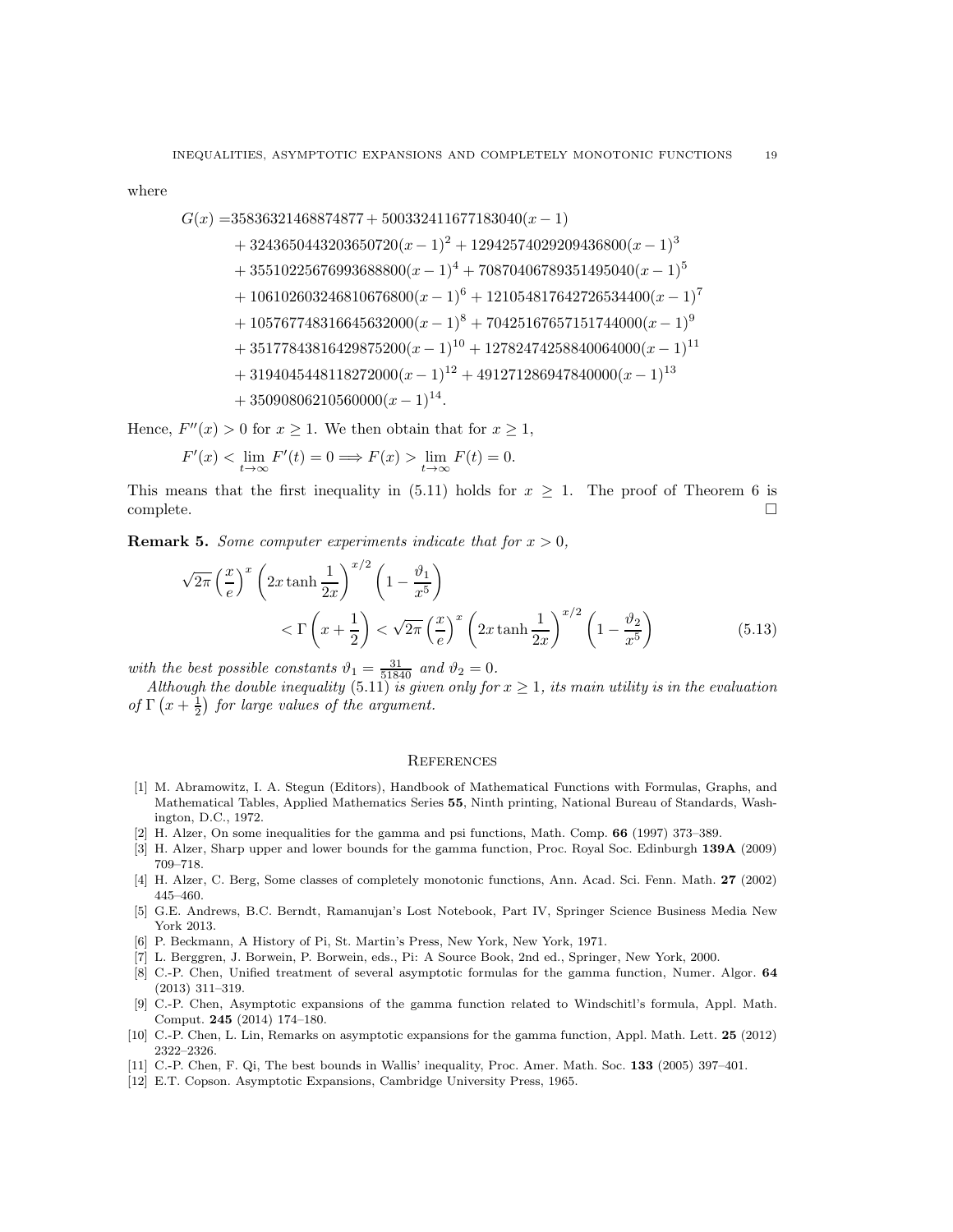#### 20 C.-P. CHEN AND R.B. PARIS

- [13] J. Dubourdieu, Sur un théorème de M. S. Bernstein relatif à la transformation de Laplace-Stieltjes, Compositio Math. 7 (1939), 96–111 (in French).
- [14] W. Dunham, Journey Through Genious, The Great Theorems of Mathematics, Penguin, 1990.
- [15] J. Gurland, On Wallis' formula, Amer. Math. Monthly 63 (1956) 643-645.
- [16] H. van Haeringen, Completely monotonic and related functions, J. Math. Anal. Appl. 204 (1996) 389–408.
- [17] S. Koumandos, Remarks on some completely monotonic functions, J. Math. Anal. Appl. 324 (2006) 1458– 1461.
- [18] S. Koumandos, H.L. Pedersen, Completely monotonic functions of positive order and asymptotic expansions of the logarithm of Barnes double gamma function and Euler's gamma function, J. Math. Anal. Appl. 355 (2009) 33–40.
- [19] V. Lampret, Wallis sequence estimated through the Euler-Maclaurin formula: even from the Wallis product  $\pi$  could be computed fairly accurately, Austral. Math. Soc. Gaz. **31** (2004) 328–339.
- [20] V. Lampret, An asymptotic approximation of Wallis' sequence, Cent. Eur. J. of Math. 10 (2012) 775–787.
- [21] L. Lin, Further refinements of Gurland's formula for  $\pi$ , J. Ineq. Appl. 2013 (2013), Article 48, doi:10.1186/1029-242X-2013-48
- [22] D. Lu, A generated approximation related to Burnside's formula, J. Number Theory 136 (2014) 414-422.
- [23] D. Lu, J. Feng, C. Ma, A general asymptotic formula of the gamma function based on the Burnsides formula, J. Number Theory 145 (2014) 317–328.
- [24] D. Lu, L. Song, C. Ma, A generated approximation of the gamma function related to Windschitl's formula, J. Number Theory 140 (2014) 215–225.
- [25] D. Lu, X. Wang, A generated approximation related to Gosper's formula and Ramanujan's formula, J. Math. Anal. Appl. 406 (2013) 287–292.
- [26] D. Lu, X. Wang, A new asymptotic expansion and some inequalities for the gamma function. J. Number Theory 140 (2014) 314–323.
- [27] Y.L. Luke, The Special Functions and their Approximations, vol. I, Academic Press, New York, 1969.
- [28] P. Luschny, Approximation formulas for the factorial function n!, http://www.luschny.de/math/factorial/ approx/SimpleCases.html.
- [29] C. Mortici, A continued fraction approximation of the gamma function, J. Math. Anal. Appl. 402 (2013) 405–410.
- [30] C. Mortici, Ramanujan formula for the generalized Stirling approximation, Ramanujan J. 217 (2010) 2579– 2585.
- [31] C. Mortici, Sharp inequalities related to Gosper's formula, C. R. Math. Acad. Sci. Paris 348 (2010) 137–140.
- [32] C. Mortici, New improvements of the Stirling formula, Appl. Math. Comput. 217 (2010) 699–704.
- [33] C. Mortic, New approximation formulas for evaluating the ratio of gamma functions, Math. Comput. Modelling 52 (2010) 425–433.
- [34] C. Mortici, Refinements of Gurland's formula for pi, Comput. Math. Appl. 62 (2011) 2616–2620.
- [35] C. Mortici, Estimating  $\pi$  from the Wallis sequence, Math. Commun. 17 (2012) 489–495.
- [36] C. Mortici, V.G. Cristea, D. Lu, Completely monotonic functions and inequalities associated to some ratio of gamma function. Appl. Math. Comput. 240 (2014) 168–174.
- [37] G. Nemes, New asymptotic expansion for the Gamma function, Arch. Math. 95 (2010) 161–169.
- [38] M. E. Muldoon, Some monotonicity properties and characterizations of the gamma function, Aequationes Math. 18 (1978) 54–63.
- [39] G. Pólya, G. Szegö, Problems and Theorems in Analysis, Vol. I and II, Springer-Verlag, Berlin, Heidelberg, 1972.
- [40] Z. Sasvári, Inequalities for binomial coefficients. J. Math. Anal. Appl. 236 (1999) 223–226.
- [41] W.D. Smith, The gamma function revisited, (2006), http://schule.bayernport.com/gamma/gamma05.pdf.
- [42] A. Sofo, Some representations of  $\pi$ , Austral. Math. Soc. Gaz. 31 (2004) 184–189.
- [43] A. Sofo,  $\pi$  and some other constants, J. Inequal. Pure Appl. Math. 6 (2005), no. 5, Article 138. (electronic).
- [44] H.M. Srivastava, J. Choi, Series associated with the zeta and related functions, Kluwer Academic Publishers, Dordrecht, Boston and London, 2001.
- [45] N.M. Temme, Special Functions: An introduction to the classical functions of mathematical physics, Wiley, 1996.
- [46] Y. Xu, X. Han, Complete monotonicity properties for the gamma function and Barnes G-function, Sci. Magna 5 (2009) 47–51.
- [47] H.S. Wall, Analytic Theory of Continued Fractions, AMS Chelsea Publishing, 2000.
- [48] D.V. Widder, The Laplace Transform, Princeton University Press, Princeton, 1941.
- [49] http://www.rskey.org/gamma.htm.